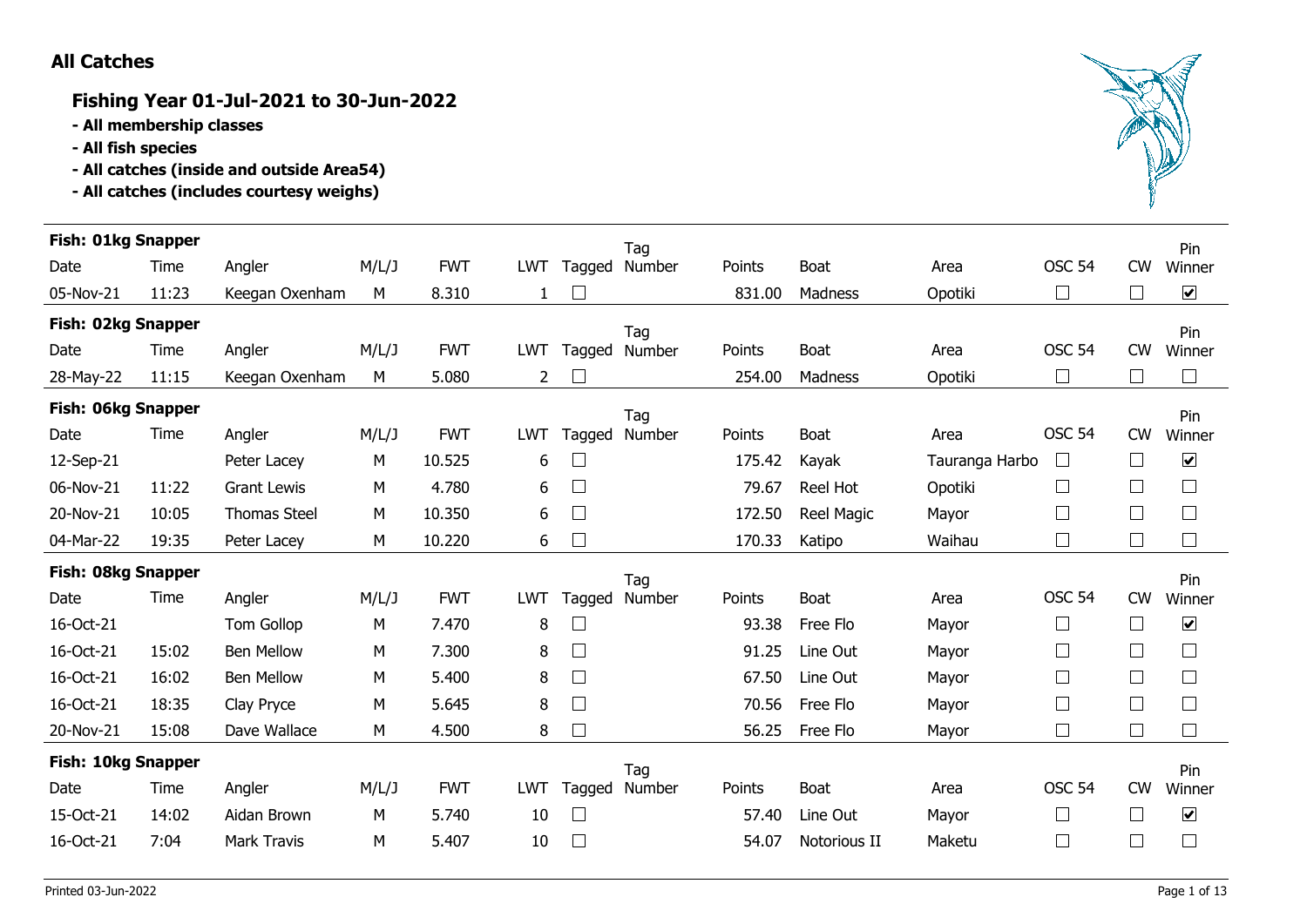|                            |       | All Catches Fishing Year 01-Jul-2021 to 30-Jun-2022 |       |            |            |        |        |        |                                 | (additional report criteria shown on page 1 |               |           |                      |
|----------------------------|-------|-----------------------------------------------------|-------|------------|------------|--------|--------|--------|---------------------------------|---------------------------------------------|---------------|-----------|----------------------|
| 16-Oct-21                  | 13:32 | Nathan Kilgour                                      | М     | 5.711      | 10         | $\Box$ |        | 57.11  | Pasador                         | Mayor                                       | $\Box$        |           | $\Box$               |
| 16-Oct-21                  | 13:39 | Nathan Kilgour                                      | М     | 7.103      | 10         | $\Box$ |        | 71.03  | Pasador                         | Mayor                                       | $\Box$        | $\Box$    | $\blacktriangledown$ |
| 16-Oct-21                  | 13:48 | Nick Shearman                                       | М     | 4.836      | 10         | $\Box$ |        | 48.36  | Pasador                         | Mayor                                       | $\Box$        | $\Box$    | $\Box$               |
| 16-Oct-21                  | 14:03 | Nick Shearman                                       | М     | 4.279      | 10         | $\Box$ |        | 42.79  | Pasador                         | Mayor                                       | $\Box$        | $\Box$    | $\Box$               |
| 17-Oct-21                  | 9:30  | <b>Mark Travis</b>                                  | М     | 5.875      | 10         | $\Box$ |        | 58.75  | Notorious II                    | Motiti                                      | $\Box$        | $\Box$    | $\Box$               |
| 19-Nov-21                  |       | <b>Blake Ryan</b>                                   | M     | 4.440      | 10         | $\Box$ |        | 44.40  | <b>Trouble Maker</b>            | Mayor                                       | $\Box$        | $\Box$    | $\Box$               |
| 19-Nov-21                  | 9:31  | <b>William Barnes</b>                               | M     | 5.315      | 10         | $\Box$ |        | 53.15  | <b>Trouble Maker</b>            | Mayor                                       | $\Box$        | $\Box$    | $\Box$               |
| 20-Nov-21                  |       | Karl Boielle                                        | М     | 4.345      | 10         | $\Box$ |        | 43.45  | Happy Hour                      | Mayor                                       | $\Box$        | $\Box$    | $\Box$               |
| 21-Nov-21                  | 12:30 | <b>Brian Kilgour</b>                                | М     | 6.375      | 10         | $\Box$ |        | 63.75  | Andros                          | Mayor                                       | $\Box$        | $\Box$    | $\Box$               |
| 11-Feb-22                  | 8:15  | Michelle Laurin                                     | L.    | 7.795      | 10         | $\Box$ |        | 77.95  | The Sexy Beast                  | Mayor                                       | $\Box$        | $\Box$    | $\blacktriangledown$ |
| 12-Feb-22                  | 6:08  | Michelle Laurin                                     | L     | 6.680      | 10         | $\Box$ |        | 66.80  | The Sexy Beast                  | Mayor                                       | $\Box$        | $\Box$    | $\Box$               |
| Fish: 15kg Snapper         |       |                                                     |       |            |            |        | Tag    |        |                                 |                                             |               |           | Pin                  |
| Date                       | Time  | Angler                                              | M/L/J | <b>FWT</b> | <b>LWT</b> | Tagged | Number | Points | Boat                            | Area                                        | <b>OSC 54</b> | <b>CW</b> | Winner               |
| 27-Oct-21                  | 15:25 | Karl Taniwha                                        | М     | 9.610      | 15         | $\Box$ |        | 64.07  | Grin Tin                        | Opotiki                                     | $\Box$        | $\Box$    | $\blacktriangledown$ |
| 20-Nov-21                  | 7:05  | Barry Jensen                                        | М     | 5.650      | 15         | $\Box$ |        | 37.67  | Reality                         | Opotiki                                     | $\Box$        | $\Box$    | $\Box$               |
| 20-Nov-21                  | 7:31  | Ashton Edwards                                      | J     | 6.210      | 15         | $\Box$ |        | 41.40  | Marlin                          | Mayor                                       | $\Box$        | $\Box$    | $\blacktriangledown$ |
| 20-Nov-21                  | 8:40  | <b>Brian Smith</b>                                  | М     | 5.200      | 15         | $\Box$ |        | 34.67  | Calibra                         | Aldermans                                   | $\Box$        | $\Box$    | $\Box$               |
| 21-Nov-21                  | 7:35  | <b>Brian Smith</b>                                  | М     | 6.470      | 15         | $\Box$ |        | 43.13  | Calibra                         | Aldermans                                   | $\Box$        | $\Box$    | $\Box$               |
| 04-Mar-22                  | 13:50 | <b>Brian Smith</b>                                  | М     | 7.235      | 15         | $\Box$ |        | 48.23  | Calibra                         | Alderman                                    | $\Box$        | $\Box$    | $\Box$               |
| 05-Mar-22                  | 8:15  | Phill Wordley                                       | М     | 6.560      | 15         | $\Box$ |        | 43.73  | Jiggy Jig                       | Waihau                                      | $\Box$        | $\Box$    | $\Box$               |
| 05-Mar-22                  | 9:00  | Jeff Dunstan                                        | М     | 8.745      | 15         | $\Box$ |        | 58.30  | Jiggy Jig                       | Waihau                                      | $\Box$        | $\Box$    | $\Box$               |
| 05-Mar-22                  | 9:15  | Mark Armistead                                      | М     | 8.240      | 15         | $\Box$ |        | 54.93  | Jiggy Jig                       | Waihau                                      | $\Box$        | $\Box$    | $\Box$               |
| <b>Fish: Albacore Tuna</b> |       |                                                     |       |            |            |        | Tag    |        |                                 |                                             |               |           | Pin                  |
| Date                       | Time  | Angler                                              | M/L/J | <b>FWT</b> | LWT        | Tagged | Number | Points | <b>Boat</b>                     | Area                                        | <b>OSC 54</b> | <b>CW</b> | Winner               |
| 02-Jul-21                  | 16:25 | Isaac Hutcheson                                     | M     | 21.300     | 24         | $\Box$ |        |        | 88.75 uptight                   | Waihau                                      | $\Box$        | $\Box$    | $\blacktriangledown$ |
| 03-Jul-21                  | 15:05 | Karina Hedges                                       | L     | 19.900     | 10         | $\Box$ |        | 199.00 | Double Strike (2) Cape Runaway  |                                             | $\Box$        |           | $\blacktriangledown$ |
| 03-Jul-21                  | 15:05 | <b>Stuart Hedges</b>                                | M     | 20.700     | 37         | $\Box$ |        | 55.95  | Double Strike (2) Cape Runnaway |                                             | $\Box$        |           | $\blacktriangledown$ |
| 04-Jul-21                  | 12:15 | Jonathan Hill                                       | М     | 10.300     | 37         | $\Box$ |        | 27.84  | Kyrenia                         | White Island                                | $\Box$        | $\Box$    | $\Box$               |
| 04-Jul-21                  | 17:10 | Mark Welten                                         | М     | 14.400     | 37         | $\Box$ |        |        | 38.92 Aloha                     | White Island                                | $\Box$        | $\Box$    | $\Box$               |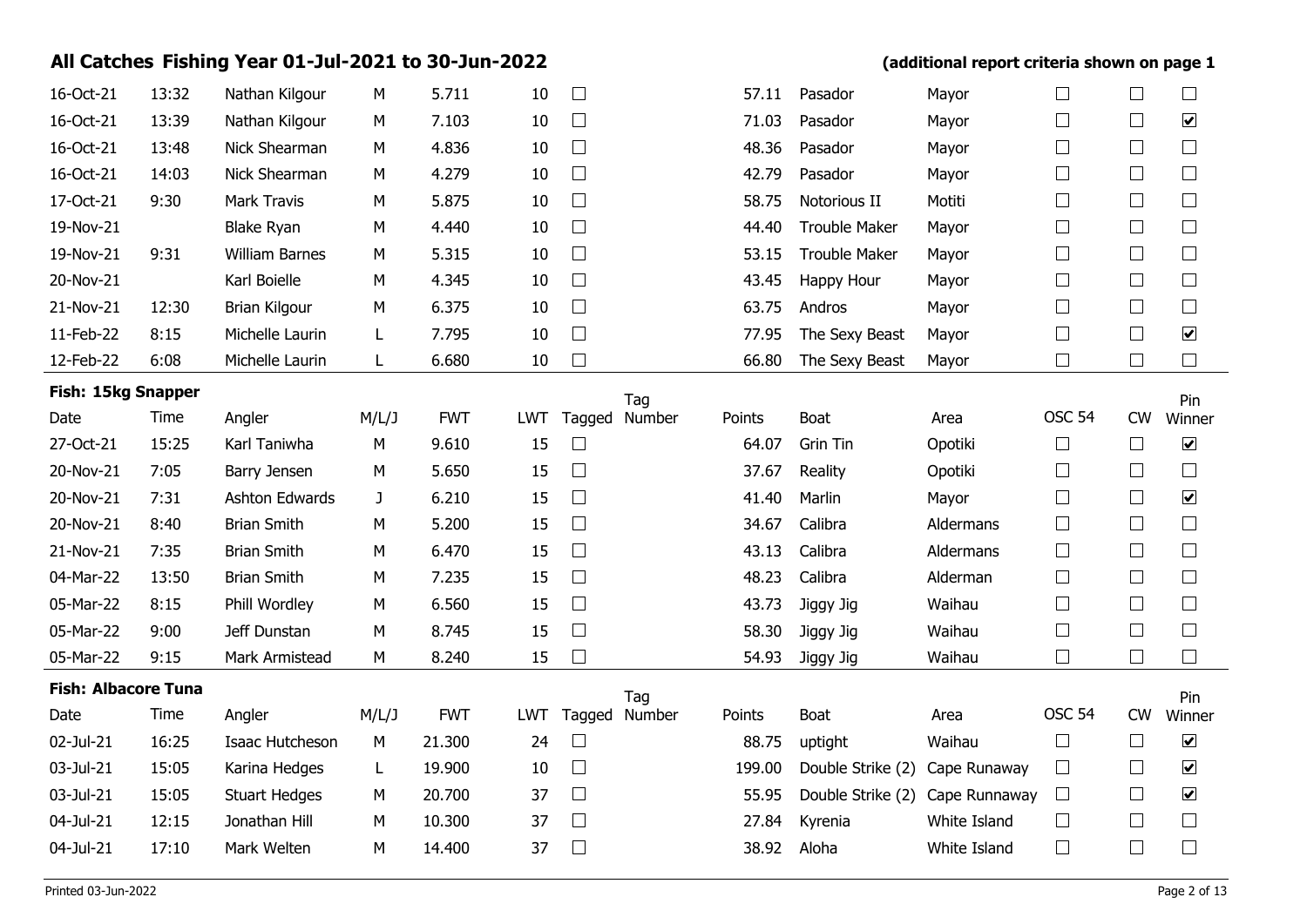|                             |       | All Catches Fishing Year 01-Jul-2021 to 30-Jun-2022 |       |            |            |                   |        |        |                 | (additional report criteria shown on page 1 |                      |                      |                      |
|-----------------------------|-------|-----------------------------------------------------|-------|------------|------------|-------------------|--------|--------|-----------------|---------------------------------------------|----------------------|----------------------|----------------------|
| 05-Jul-21                   | 7:45  | Graham Bullock                                      | М     | 21.300     | 37         | $\Box$            |        | 57.57  | Kyrenia         | White Island                                | $\Box$               |                      | $\blacktriangledown$ |
| 05-Jul-21                   | 10:50 | Graham Bullock                                      | М     | 15.100     | 37         | $\Box$            |        | 40.81  | Kyrenia         | White Island                                | $\Box$               | $\Box$               | $\Box$               |
| 15-Jul-21                   |       | Harry Fergus                                        | J     | 16.800     | 15         | $\Box$            |        | 112.00 | Anarchy         | Waihau Bay                                  | $\Box$               | $\Box$               | $\blacktriangledown$ |
| 23-Jul-21                   | 7:05  | Karl Boielle                                        | М     | 16.380     | 37         | $\Box$            |        | 44.27  | Happy Hour      | White Island                                | $\Box$               | $\blacktriangledown$ | $\Box$               |
| 23-Jul-21                   | 7:20  | Sarah Coatsworth                                    | L     | 17.300     | 37         | $\Box$            |        | 46.76  | Phantom         | Alderman Rise                               | $\Box$               | $\Box$               | $\blacktriangledown$ |
| 23-Jul-21                   | 9:05  | scotty clark                                        | М     | 7.600      | 37         | $\Box$            |        | 20.54  | Freelance II    | Alderman                                    | $\Box$               | $\Box$               | $\Box$               |
| 23-Jul-21                   | 19:15 | Karl Boielle                                        | М     |            | 37         | $\Box$            |        |        | Happy Hour      | White Island                                | $\Box$               | $\Box$               | $\Box$               |
| 24-Jul-21                   | 7:10  | Kian Webber                                         | J     | 20.700     | 37         | $\Box$            |        | 55.95  | Phantom         | Alderman Rise                               | $\Box$               | $\Box$               | $\Box$               |
| 24-Jul-21                   | 19:45 | Kian Webber                                         | J     | 24.100     | 37         | $\Box$            |        | 65.14  | Phantom         | Alderman Rise                               | $\Box$               | $\Box$               | $\blacktriangledown$ |
| 29-Jul-21                   | 15:05 | Logan Papuni                                        | М     | 23.700     | 37         | $\Box$            |        | 64.05  | Reel Heaven     | Alderman Rise                               | $\Box$               | $\Box$               | $\blacktriangledown$ |
| 30-Jul-21                   | 13:15 | Nicole Khan                                         | L     | 13.500     | 37         | $\Box$            |        | 36.49  | Ocean Pacific   | Alderman Knolls                             | $\Box$               | $\Box$               | $\Box$               |
| 30-Jul-21                   | 15:20 | Sean Falconer                                       | М     | 20.100     | 24         | $\Box$            |        | 83.75  | Cartel          | Alderman Rise                               | $\Box$               | $\Box$               | $\Box$               |
| 22-Jan-22                   | 12:30 | Lizz Parsons                                        | L     | 13.700     | 37         | $\Box$            |        | 37.03  | Ocean Monarch   | Alderman Rise                               | $\Box$               | $\Box$               | $\Box$               |
| 04-Mar-22                   | 7:35  | <b>Stuart Roberts</b>                               | М     | 10.700     | 37         | $\Box$            |        | 28.92  | Nailed It       | Orete                                       | $\Box$               | $\Box$               | $\Box$               |
| 26-Apr-22                   | 12:59 | Keegan Oxenham                                      | М     | 10.800     | 37         | $\Box$            |        | 29.19  | Isidore         | Rangitira                                   | $\blacktriangledown$ | $\Box$               | $\Box$               |
| <b>Fish: Bass Wreckfish</b> |       |                                                     |       |            |            |                   | Tag    |        |                 |                                             |                      |                      | Pin                  |
| Date                        | Time  | Angler                                              | M/L/J | <b>FWT</b> | <b>LWT</b> | Tagged            | Number | Points | Boat            | Area                                        | <b>OSC 54</b>        | CW                   | Winner               |
| 14-Aug-21                   | 10:15 | Kaesharn Hedgm                                      | J     | 4.200      | 37         | $\Box$            |        | 0.00   | Tuff A Nuff     | Alderman                                    | $\Box$               | $\Box$               | $\Box$               |
| 16-Oct-21                   |       | <b>Adam Milnes</b>                                  | М     | 20.520     | 37         | $\Box$            |        | 55.46  | Mangawai Mistre |                                             | $\Box$               | $\Box$               | $\blacktriangledown$ |
| 26-Dec-21                   | 13:25 | <b>Marty Saunders</b>                               | М     | 45.800     | 37         | $\Box$            |        | 123.78 | Tuff A Nuff     | Mayor Knolls                                | $\Box$               | $\Box$               | $\blacktriangledown$ |
| <b>Fish: Big Eye Tuna</b>   |       |                                                     |       |            |            |                   | Tag    |        |                 |                                             |                      |                      | Pin                  |
| Date                        | Time  | Angler                                              | M/L/J | <b>FWT</b> | LWT        | Tagged            | Number | Points | Boat            | Area                                        | <b>OSC 54</b>        | <b>CW</b>            | Winner               |
| 20-Nov-21                   | 13:30 | Russell Braithwait                                  | M     | 32.300     | 37         | $\Box$            |        | 87.30  | Desire          | Mayor                                       | $\Box$               | $\Box$               | $\blacktriangledown$ |
| 27-Nov-21                   | 9:50  | Daniel Rowley-An                                    | М     | 21.400     | 37         | $\vert \ \ \vert$ |        | 57.84  | Happy Ending    | Mayor                                       | $\sqcup$             | $\Box$               | $\Box$               |
| <b>Fish: Blue Marlin</b>    |       |                                                     |       |            |            |                   | Tag    |        |                 |                                             |                      |                      | Pin                  |
| Date                        | Time  | Angler                                              | M/L/J | <b>FWT</b> | LWT        | Tagged            | Number | Points | Boat            | Area                                        | <b>OSC 54</b>        | <b>CW</b>            | Winner               |
| 08-Jan-22                   | 11:45 | Robert Wacker                                       | М     | 162.600    | 37         | ⊔                 |        | 439.46 | Midnight Oil    | Alderman                                    | $\Box$               | ⊔                    | $\blacktriangledown$ |
| 22-Jan-22                   |       |                                                     |       |            |            |                   |        |        |                 |                                             |                      |                      | $\blacktriangledown$ |
|                             | 15:22 | <b>Rex Harding</b>                                  | M     | 229.600    | 37         | $\Box$            |        | 620.54 | Calibra         | Aldermans                                   | $\Box$               | ⊔                    |                      |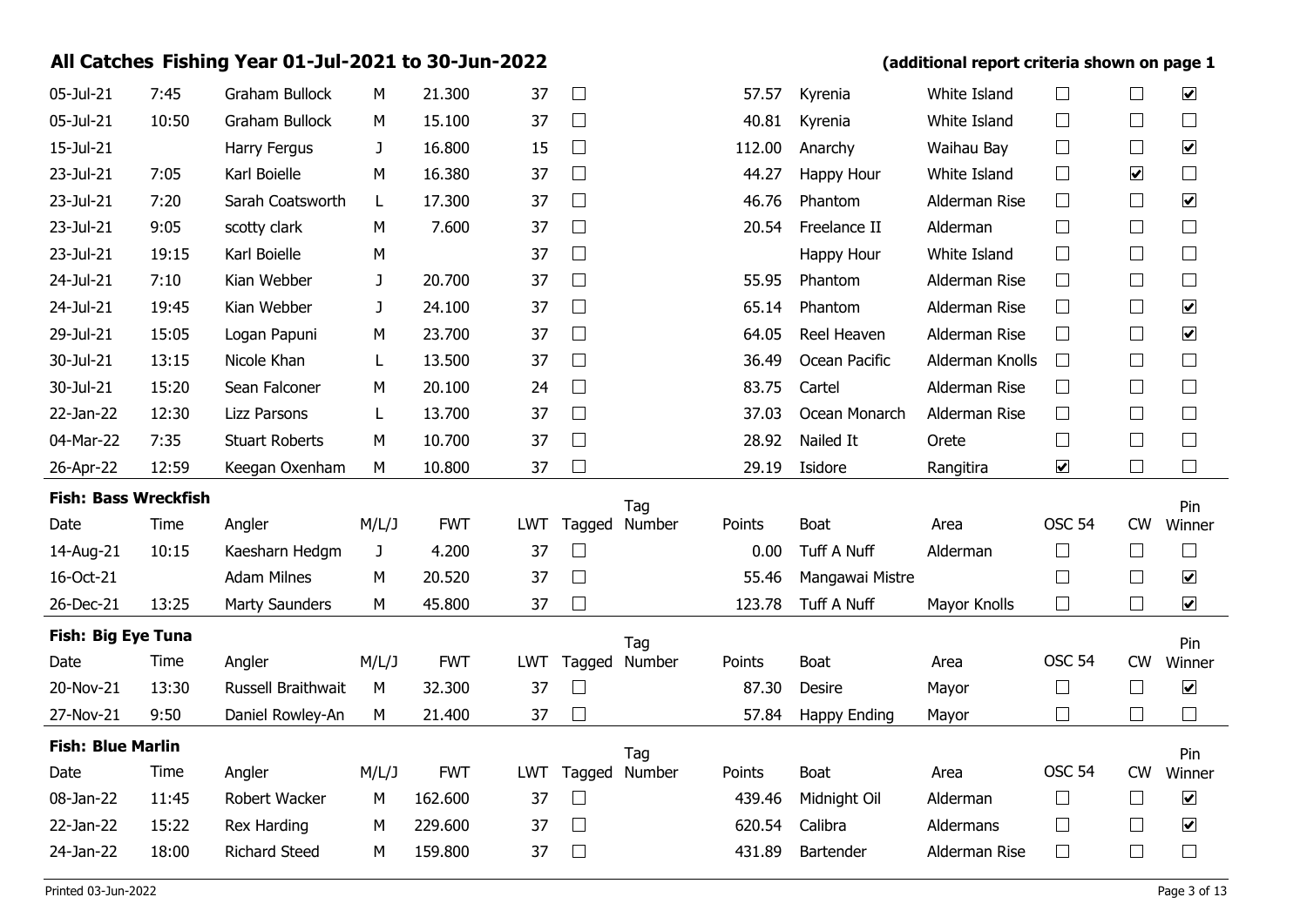| 29-Jan-22                       | 18:00 | Kim Curtis          | L            |            | 60         | $\overline{\mathbf{v}}$      | 178606   | 400.00 | Ocean Pacific       | Cape Runaway  | $\Box$        | $\Box$                       | $\blacktriangledown$  |
|---------------------------------|-------|---------------------|--------------|------------|------------|------------------------------|----------|--------|---------------------|---------------|---------------|------------------------------|-----------------------|
| 19-Feb-22                       | 12:20 | Kim Curtis          | L            | 166.700    | 60         | $\Box$                       |          | 277.83 | Ocean Pacific       | Alderman      | $\Box$        | $\Box$                       | $\blacktriangledown$  |
| 24-Feb-22                       | 10:03 | Nick Toogood        | M            | 190.000    | 37         | $\Box$                       |          | 513.51 | Floki               | Mayor         | $\Box$        | $\Box$                       | $\blacktriangleright$ |
| 25-Feb-22                       | 11:00 | Stephen Lavin       | M            | 176.700    | 24         | $\Box$                       |          | 736.25 | White Bait          | Waihau        | $\Box$        | $\Box$                       | $\blacktriangledown$  |
| 26-Feb-22                       | 18:15 | Kana Angus          |              | 187.000    | 37         | $\Box$                       |          | 505.41 | Opus One            | Alderman Rise | $\Box$        | $\sqcup$                     | $\Box$                |
| 02-Mar-22                       | 16:30 | Reed Van de laar    | M            | 144.500    | 24         | $\Box$                       |          | 602.08 | one more            | Waihau        | $\Box$        | $\Box$                       | $\Box$                |
| 02-Mar-22                       | 20:30 | Kylie Laker         | L            |            | 37         | $\boxed{\blacktriangledown}$ | G164320  | 400.00 | Brothers In Arms    | Waihau        | $\Box$        | ⊔                            | $\Box$                |
| 03-Mar-22                       | 10:35 | Matthew Jones       | M            |            | 37         | $\overline{\mathbf{v}}$      | G178847  | 400.00 | <b>Happy Ending</b> | Waihau        | $\Box$        | $\Box$                       | $\Box$                |
| 03-Mar-22                       | 11:30 | Michael Montgom     | M            | 153.600    | 60         | $\Box$                       |          | 256.00 | Solace              | White Island  | $\Box$        | $\Box$                       | $\blacktriangledown$  |
| 03-Mar-22                       | 13:55 | <b>Grant Hill</b>   | M            |            | 37         | $\blacktriangledown$         | G167930  | 400.00 | Brothers In Arms    | Waihau        | $\Box$        | $\Box$                       | $\Box$                |
| 03-Mar-22                       | 15:15 | Kim Curtis          | L            | 123.000    | 37         | $\Box$                       |          | 332.43 | Ocean Pacific       | Waihau        | $\Box$        | $\Box$                       | $\Box$                |
| 03-Mar-22                       | 19:00 | Kevin Houlton       | M            | 205.600    | 37         | $\Box$                       |          | 555.68 | Distraction         | Mayor         | $\Box$        | $\Box$                       | $\Box$                |
| 04-Mar-22                       | 9:40  | Saul Bedford        | M            |            | 37         | $\boxed{\blacktriangledown}$ | G170095  | 400.00 | Jans Decision       | Raukokore     | $\Box$        | $\Box$                       | $\Box$                |
| 04-Mar-22                       | 17:15 | Karl Taniwha        | M            | 185.100    | 37         | $\Box$                       |          | 500.27 | Reality             | Waihau        | $\Box$        | $\Box$                       | $\blacktriangledown$  |
| 12-Mar-22                       | 9:35  | Luke Dumbleton      | M            |            | 37         | $\blacktriangledown$         | G1137297 | 400.00 | impulse             | Waihau        | $\Box$        | $\Box$                       | $\Box$                |
| 16-Mar-22                       | 11:30 | Arron Sargent       | M            |            | 37         | $\boxed{\blacktriangledown}$ | G184176  | 400.00 | Ocean Pacific       | Aldermans     | $\Box$        | ⊔                            | $\Box$                |
| 17-Mar-22                       | 18:32 | <b>Storm Curtis</b> | M            | 212.800    | 37         | $\Box$                       |          | 575.14 | <b>Bandit</b>       | Ammo Dump     | $\Box$        | $\boxed{\blacktriangledown}$ | $\Box$                |
| 19-Mar-22                       | 12:32 | Ryan Khan           | M            |            | 37         | $\blacktriangledown$         | N172173  | 400.00 | <b>Bandit</b>       | Ammo Dump     | $\Box$        | $\boxed{\blacktriangledown}$ | $\Box$                |
| 02-Apr-22                       | 10:50 | Don Hyland          | M            | 168.000    | 60         | $\Box$                       |          | 280.00 | Game Buoy           | Aldermans     | $\Box$        | $\Box$                       | $\Box$                |
| <b>Fish: Bluenose Sea Bass</b>  |       |                     |              |            |            |                              | Taq      |        |                     |               |               |                              | Pin                   |
| Date                            | Time  | Angler              | M/L/J        | <b>FWT</b> | <b>LWT</b> | Tagged                       | Number   | Points | Boat                | Area          | <b>OSC 54</b> | <b>CW</b>                    | Winner                |
| 10-Apr-22                       | 7:45  | Casey Ockwell       | $\mathbf{J}$ | 19.500     | 37         | $\Box$                       |          | 0.00   | Game On             | Mayor Knolls  | $\Box$        | $\Box$                       | $\Box$                |
| <b>Fish: Bluenose Wreckfish</b> |       |                     |              |            |            |                              | Taq      |        |                     |               |               |                              | Pin                   |
| Date                            | Time  | Angler              | M/L/J        | <b>FWT</b> | LWT.       | Tagged                       | Number   | Points | Boat                | Area          | <b>OSC 54</b> | <b>CW</b>                    | Winner                |
| 15-Jul-21                       | 8:06  | Karl Boielle        | M            | 7.280      | 37         | $\Box$                       |          | 0.00   | Happy Hour          | Mayor Knolls  | $\Box$        | $\Box$                       | $\Box$                |
| 15-Jul-21                       | 8:25  | Karl Boielle        | M            | 7.070      | 37         | $\Box$                       |          | 0.00   | Happy Hour          | Mayor Knolls  | $\Box$        | $\sqcup$                     | $\Box$                |
| 23-Jul-21                       | 8:10  | Karl Boielle        | M            | 12.970     | 37         | $\Box$                       |          | 35.05  | Happy Hour          | White Island  | $\Box$        | $\overline{\mathbf{v}}$      | $\blacktriangleright$ |
| 23-Jul-21                       | 10:10 | Karl Boielle        | M            | 13.000     | 37         | $\Box$                       |          | 35.14  | Happy Hour          | White Island  | $\Box$        | $\boxed{\blacktriangledown}$ | $\Box$                |
| 23-Jul-21                       | 10:37 | Karl Boielle        | M            |            | 37         | $\Box$                       |          | 0.00   | Happy Hour          | Mayor Knolls  | $\Box$        | $\Box$                       | $\Box$                |
|                                 |       |                     |              |            |            |                              |          |        |                     |               |               |                              |                       |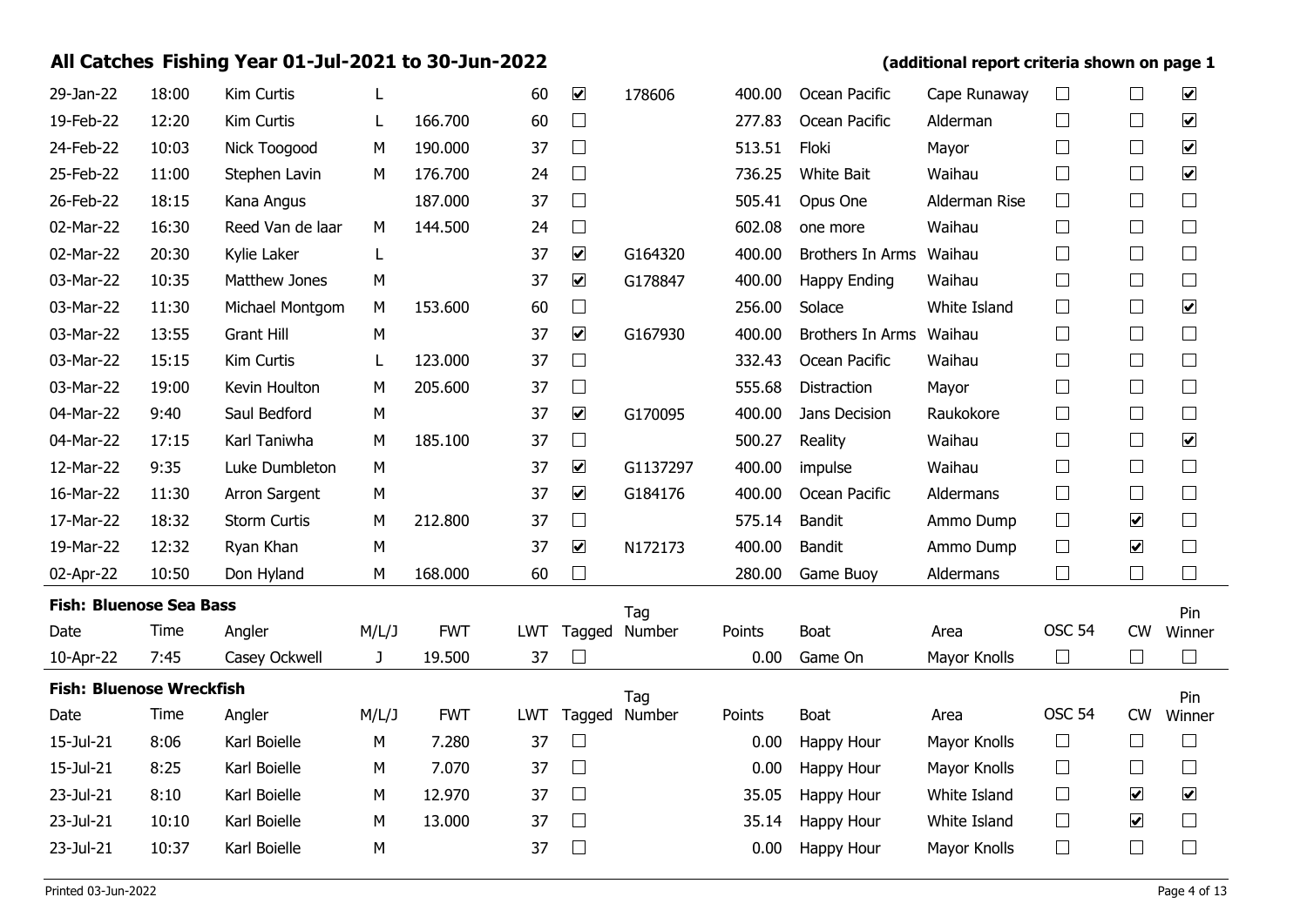| 23-Jul-21                        | 18:28 | Karl Boielle       | M     |            | 37         | $\Box$                       |               | 0.00   | Happy Hour         | Mayor Knolls | $\Box$        | $\Box$               | $\overline{\phantom{a}}$ |
|----------------------------------|-------|--------------------|-------|------------|------------|------------------------------|---------------|--------|--------------------|--------------|---------------|----------------------|--------------------------|
| 16-Oct-21                        |       | Hayden Boielle     | M     | 6.960      | 24         | $\Box$                       |               | 0.00   | Happy Hour         | Mayor        | $\Box$        | $\Box$               | $\Box$                   |
| 16-Oct-21                        |       | Todd Benjamin      | M     | 5.266      | 37         | $\Box$                       |               | 0.00   | Marlene            | Mayor        | $\Box$        | $\Box$               | $\Box$                   |
| 16-Oct-21                        |       | Karl Boielle       | M     | 6.305      | 24         | $\Box$                       |               | 0.00   | Happy Hour         | Mayor        | $\Box$        | $\Box$               | $\Box$                   |
| 16-Oct-21                        | 8:40  | <b>Adam Milnes</b> | M     | 7.940      | 37         | $\Box$                       |               | 0.00   | Mangawai Mistre    | Mayor        | $\Box$        | $\Box$               | $\Box$                   |
| 16-Oct-21                        | 11:59 | Michelle Laurin    | L     | 5.605      | 37         | $\Box$                       |               | 0.00   | The Sexy Beast     | Mayor        | $\Box$        | $\Box$               | $\Box$                   |
| 16-Oct-21                        | 18:30 | Karl Boielle       | M     | 11.110     | 24         | $\Box$                       |               | 46.29  | Happy Hour         | Mayor        | $\Box$        | $\Box$               | $\blacktriangledown$     |
| 17-Oct-21                        |       | Gene Hollands      | M     | 9.348      | 37         | $\Box$                       |               | 0.00   | mariner            | Mayor        | $\Box$        | $\Box$               | $\Box$                   |
| 17-Oct-21                        |       | Ian Thomas         | M     | 8.586      | 37         | $\Box$                       |               | 0.00   | mariner            | Mayor        | $\Box$        | $\Box$               | $\Box$                   |
| 17-Oct-21                        |       | John van Bussel    | M     | 9.227      | 37         | $\Box$                       |               | 0.00   | mariner            | Mayor        | $\Box$        | $\Box$               | $\Box$                   |
| 17-Oct-21                        |       | John van Bussel    | M     | 5.965      | 37         | $\Box$                       |               | 0.00   | mariner            | Mayor        | $\Box$        | $\Box$               | $\Box$                   |
| 17-Oct-21                        |       | Ian Thomas         | M     | 6.940      | 37         | $\Box$                       |               | 0.00   | mariner            | Mayor        | $\Box$        | $\Box$               | $\Box$                   |
| 17-Oct-21                        |       | Gene Hollands      | M     | 7.070      | 37         | $\Box$                       |               | 0.00   | mariner            | Mayor        | $\Box$        | $\Box$               | $\Box$                   |
| <b>Fish: Broadbill Swordfish</b> |       |                    |       |            |            |                              | Taq           |        |                    |              |               |                      | Pin                      |
| Date                             | Time  | Angler             | M/L/J | <b>FWT</b> | <b>LWT</b> | Tagged                       | Number        | Points | Boat               | Area         | <b>OSC 54</b> | <b>CW</b>            | Winner                   |
|                                  |       |                    |       |            |            |                              |               |        |                    |              |               |                      |                          |
| 23-Jul-21                        | 21:30 | Jordan Gamman      | M     | 138.200    | 24         | $\Box$                       |               | 575.83 | Vanavara           | Alderman     | $\Box$        | $\Box$               | $\blacktriangledown$     |
| 25-Feb-22                        | 16:15 | Shirley Pruden     | L     | 132.200    | 60         | $\Box$                       |               | 220.33 | Reel Heaven        | Mayor        | $\Box$        | $\Box$               | $\blacktriangledown$     |
| 02-Mar-22                        | 18:48 | David McIntyre     | М     | 112.200    | 60         | $\Box$                       |               | 187.00 | Floki              | Mayor        | $\Box$        | $\Box$               | $\blacktriangledown$     |
| 18-Mar-22                        | 15:45 | Myles Herbert      | M     |            | 60         | $\blacktriangledown$         | G151989       | 400.00 | <b>Black Label</b> | Mayor Knolls | $\Box$        | $\blacktriangledown$ | $\Box$                   |
| 18-Mar-22                        | 15:45 | Myles Herbert      | M     |            | 60         | $\overline{\mathbf{v}}$      | G151989       | 400.00 | <b>Black Label</b> | Mayor        | $\Box$        | $\Box$               | $\Box$                   |
| 03-Apr-22                        | 11:30 | Peter Lacey        | M     | 215.400    | 37         | $\Box$                       |               | 582.16 | Katipo             | Mayor        | $\Box$        | $\Box$               | $\Box$                   |
| 16-Apr-22                        | 17:00 | Russell Hay        | M     | 132.000    | 37         | $\Box$                       |               | 356.76 | Two Wins           | Mayor        | $\Box$        | $\Box$               | $\Box$                   |
| 03-May-22                        | 12:00 | Ben Graham         | M     | 165.900    | 37         | $\Box$                       |               | 448.38 | Humdinger          | Mayor        | $\Box$        | $\Box$               | $\Box$                   |
| 07-May-22                        | 14:30 | <b>Ben Mellow</b>  | M     | 167.900    | 37         | $\Box$                       |               | 453.78 | Katipo             | Mayor        | $\Box$        | $\Box$               | $\Box$                   |
| 08-May-22                        | 17:45 | John McClymont     | M     | 125.000    | 60         | $\Box$                       |               | 208.33 | The Weapon         | Mayor        | $\Box$        | $\Box$               | $\Box$                   |
| <b>Fish: Hammerhead Shark</b>    |       |                    |       |            |            |                              |               |        |                    |              |               |                      |                          |
| Date                             | Time  | Angler             | M/L/J | <b>FWT</b> | LWT.       | Tagged                       | Taq<br>Number | Points | <b>Boat</b>        | Area         | <b>OSC 54</b> | <b>CW</b>            | Pin<br>Winner            |
| 22-Feb-22                        | 11:35 | Charlie Shepard    | M     |            | 37         | $\boxed{\blacktriangledown}$ | G174683       | 100.00 | Floki              | Mayor        | $\Box$        | $\Box$               | $\overline{\phantom{a}}$ |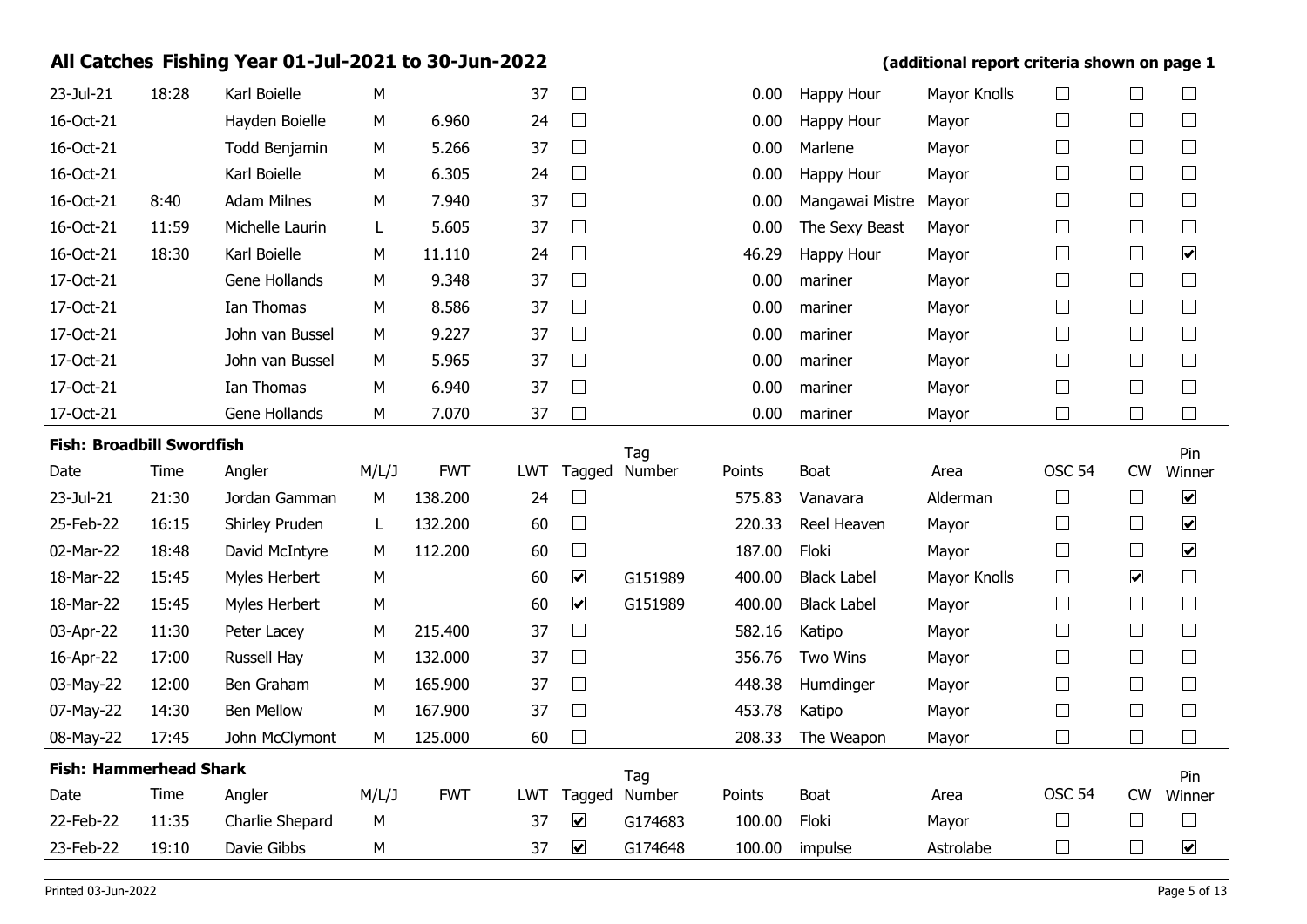| Fish: John Dory                  |       |                   |              |            |            |                          | Tag           |        |               |                 |                      |                         | Pin                  |
|----------------------------------|-------|-------------------|--------------|------------|------------|--------------------------|---------------|--------|---------------|-----------------|----------------------|-------------------------|----------------------|
| Date                             | Time  | Angler            | M/L/J        | <b>FWT</b> | LWT        | Tagged                   | Number        | Points | Boat          | Area            | <b>OSC 54</b>        | <b>CW</b>               | Winner               |
| 03-Oct-21                        |       | Wayne Clarke      | М            | 3.590      | 10         | $\Box$                   |               | 0.00   | Magic         | Karewa          | $\Box$               | $\Box$                  | $\Box$               |
| Fish: Mahi Mahi                  |       |                   |              |            |            |                          | Tag           |        |               |                 |                      |                         | Pin                  |
| Date                             | Time  | Angler            | M/L/J        | <b>FWT</b> | <b>LWT</b> | Tagged                   | Number        | Points | Boat          | Area            | <b>OSC 54</b>        | <b>CW</b>               | Winner               |
| 11-Feb-22                        |       | Ella Mason        | J            | 4.375      | 37         | $\overline{\phantom{a}}$ |               | 11.82  | Ocean Monarch | Alderman Knolls | $\Box$               | $\Box$                  | $\blacktriangledown$ |
| 12-Feb-22                        | 11:35 | Hannah Mason      | L            | 5.235      | 37         | $\Box$                   |               | 14.15  | Ocean Monarch | Alderman Knolls | $\Box$               | $\Box$                  | $\blacktriangledown$ |
| 02-Mar-22                        | 14:30 | Rob Bolton        | м            | 4.150      | 37         | $\Box$                   |               | 11.22  | Ocean Monarch | Alderman        | $\Box$               | $\Box$                  | $\blacktriangledown$ |
| 02-Mar-22                        | 14:35 | Rob Bolton        | м            | 4.145      | 37         | $\Box$                   |               | 11.20  | Ocean Monarch | Alderman        | $\Box$               | $\Box$                  | $\Box$               |
| 02-Mar-22                        | 14:55 | Louise Stewart    | L            | 12.500     | 37         | $\Box$                   |               | 33.78  | Ocean Monarch | Alderman        | $\Box$               | $\Box$                  | $\blacktriangledown$ |
| 04-Mar-22                        | 15:15 | Gary Krom         | М            | 4.135      | 24         | $\Box$                   |               | 17.23  | Top Cat       | Rangatira       | $\Box$               | $\Box$                  | $\blacktriangledown$ |
| 12-Mar-22                        | 10:05 | Charlie Christmas | J.           | 7.080      | 37         | $\Box$                   |               | 19.14  | Gamekeeper    | Mayor           | $\Box$               | $\Box$                  | $\blacktriangledown$ |
| 12-Mar-22                        | 10:13 | Charlie Christmas | J            | 4.350      | 37         | $\Box$                   |               | 11.76  | Gamekeeper    | Mayor           | $\Box$               | $\Box$                  | $\Box$               |
| 12-Mar-22                        | 11:36 | Charlie Christmas | J            | 4.720      | 37         | $\Box$                   |               | 12.76  | Gamekeeper    | Mayor           | $\Box$               | $\Box$                  | $\Box$               |
| 12-Mar-22                        | 12:10 | Charlie Christmas | $\mathbf{J}$ | 5.590      | 37         | $\Box$                   |               | 15.11  | Gamekeeper    | Mayor           | $\Box$               | $\Box$                  | $\Box$               |
|                                  |       |                   |              |            |            |                          |               |        |               |                 |                      |                         |                      |
| <b>Fish: Mako Shark</b>          |       |                   |              |            |            |                          |               |        |               |                 |                      |                         |                      |
| Date                             | Time  | Angler            | M/L/J        | <b>FWT</b> | <b>LWT</b> | Tagged                   | Tag<br>Number | Points | <b>Boat</b>   | Area            | <b>OSC 54</b>        | <b>CW</b>               | Pin<br>Winner        |
| 20-Feb-22                        | 13:03 | Ryan Khan         | М            |            | 60         | $\blacktriangledown$     | G178686       | 100.00 | Ocean Pacific | Aldermans       | $\Box$               | $\Box$                  | $\Box$               |
| 04-Mar-22                        | 16:10 | Aidan Brown       | М            |            | 60         | $\blacktriangledown$     | G174687       | 100.00 | Floki         | Te Kaha         | $\Box$               | $\Box$                  | $\Box$               |
| Fish: Shortbill Spearfish Marlin |       |                   |              |            |            |                          |               |        |               |                 |                      |                         |                      |
| Date                             | Time  | Angler            | M/L/J        | <b>FWT</b> | <b>LWT</b> | Tagged                   | Tag<br>Number | Points | <b>Boat</b>   | Area            | <b>OSC 54</b>        | <b>CW</b>               | Pin<br>Winner        |
| 21-Jan-22                        | 9:10  | Mark Armistead    | М            |            | 15         | $\blacktriangledown$     | G122308       | 150.00 | Pasador       | Alderman        | $\Box$               | $\Box$                  | $\blacktriangledown$ |
| 22-Jan-22                        | 13:00 | Mathew Chandler   | M            | 13.000     | 37         | $\Box$                   |               | 35.14  | Double Strike | Aldermans       | $\Box$               | $\Box$                  | $\blacktriangledown$ |
| 22-Jan-22                        | 14:36 | Regan Oliver      | М            |            | 24         | $\blacktriangledown$     | 174667        | 150.00 | one more      | Alderman Rise   | $\Box$               | $\Box$                  | $\blacktriangledown$ |
| 29-Jan-22                        | 9:07  | Joshua Williams   | м            | 12.900     | 60         | $\Box$                   |               | 21.50  | Ocean Pacific | Cape Runaway    | $\Box$               | $\Box$                  | $\blacktriangledown$ |
| 12-Feb-22                        | 10:54 | Ella Mason        | J            | 15.700     | 37         | $\Box$                   |               | 42.43  | Ocean Monarch | Alderman Rise   | $\Box$               | $\Box$                  | $\blacktriangledown$ |
| 19-Feb-22                        | 9:50  | Luke Howard-Willi |              |            | 37         | $\blacktriangledown$     | 180558        | 0.00   | <b>Brutus</b> | North Cape      | $\blacktriangledown$ | $\overline{\mathbf{v}}$ | $\Box$               |
| 25-Feb-22                        | 9:30  | Lucas McIver      | М            |            | 37         | $\blacktriangledown$     | 180557        | 0.00   | <b>Brutus</b> | North Cape      | $\blacktriangledown$ | $\overline{\mathbf{v}}$ | $\Box$               |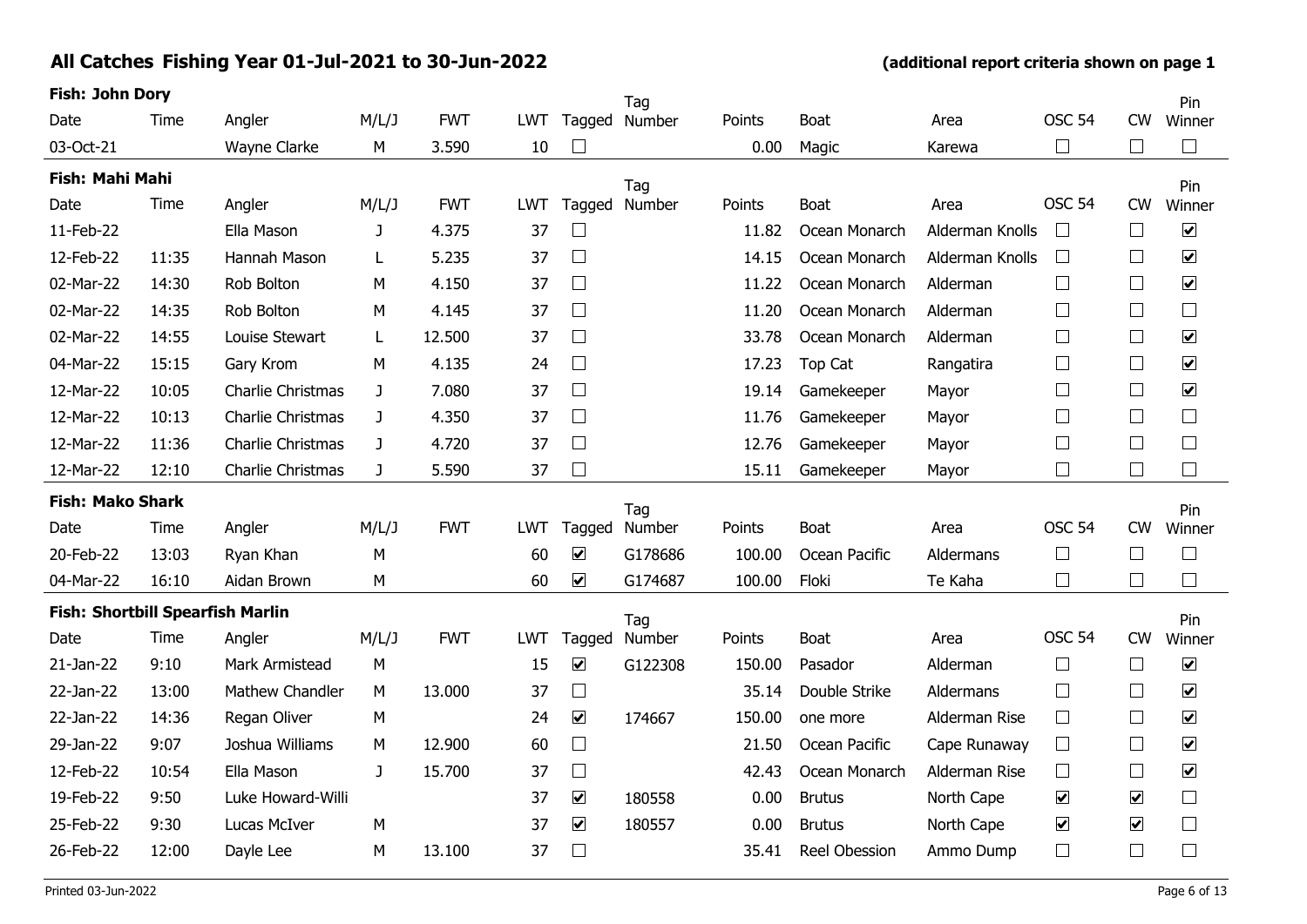### **All Catches Fishing Year 01-Jul-2021 to 30-Jun-2022 (additional report criteria shown on page 1**  $\Box$  $\Box$  $\Box$ 03-Mar-22 12:09 Nick Shearman M 37 G58980 150.00 Pasador Waihau  $\Box$  $\overline{\mathbf{v}}$ 04-Mar-22 10:34 Regan Woodward M 33.200 37  $\Box$  89.73 Riba Orete  $\Box$  $\Box$  $\Box$  $\overline{\mathbf{v}}$ 04-Mar-22 11:45 Russell Hay M 17.500 24 □ 72.92 Two Wins Mayor  $\Box$  $\Box$  $\Box$ 05-Mar-22 8:40 Reed Van de laar M 24 G174669 150.00 one more Waihau  $\Box$  $\Box$  $\Box$ 09-Mar-22 Paul Ockwell M 23.600 37 63.78 Kracken Waihau  $\blacktriangledown$  $\overline{\mathbf{v}}$  $\Box$ 17-Mar-22 15:55 Mickey Lee M 15 G153642 150.00 Fascination 2 Mercury Knoll  $\Box$  $\Box$  $\overline{\mathbf{v}}$ 19-Mar-22 13:26 Storm Curtis M 37 G172150 150.00 Bandit Ammo Dump  $\overline{\mathbf{v}}$  $\Box$  $\Box$ 01-Apr-22 13:21 Karina Hedges L 11.800 37  $\Box$  31.89 Double Strike (2) Mercury Knoll  $\Box$  $\Box$  $\Box$ 03-Apr-22 15:00 Michael Moores M 37 <u>V</u> G185744 150.00 The Weapon Aldermans **Fish: Skipjack Tuna** Pin Tag Date Angler M/L/J FWT LWT Boat Area OSC 54 CW Time Angler M/L/J FWT LWT Tagged Number Points Boat Area OSC 54 CW Winner  $\Box$  $\Box$  $\Box$ 11-Feb-22 15:45 Michelle Laurin L 3.440 37  $\Box$  0.00 The Sexy Beast Mayor Knolls **Fish: Southern Blue Fin Tuna** Pin Tag Date Angler M/L/J FWT LWT Boat Area OSC 54 CW Tagged Winner Time Number Points  $\Box$  $\overline{\mathbf{v}}$  $\overline{\mathbf{v}}$ 01-Jul-21 8:25 Grant Lewis M 59.200 15 □ 394.67 Reel Hot Cape Runaway  $\Box$  $\overline{\mathbf{v}}$  $\overline{\mathbf{v}}$ 01-Jul-21 9:02 Patricia Lewis L 68.400 15 456.00 Reel Hot Cape Runaway  $\Box$  $\overline{\mathbf{v}}$  $\blacktriangledown$ 02-Jul-21 13:00 Guido Vrieze M 131.800 37 □ 356.22 Mega Bite Cape Runaway 02-Jul-21 16:45 Joanne Tombleso L 92.200 37  $\Box$  249.19 Major Tom Waihau Bay  $\Box$  $\overline{\mathbf{v}}$  $\Box$ 03-Jul-21 11:30 Bruce Armstrong 111.700 24  $\Box$  465.42 Desire White Island  $\Box$  $\Box$  $\overline{\mathbf{v}}$  $\Box$  $\Box$  $\Box$ 03-Jul-21 14:27 James Hone M 66.200 37 □ 178.92 Notorious II Waihau Bay 04-Jul-21 10:00 Stuart Hedges M 124.800 37  $\Box$  337.30 Double Strike (2) Cape Runaway  $\Box$  $\Box$  $\blacktriangledown$  $\Box$  $\Box$  $\Box$ 04-Jul-21  $\,$  10:00  $\,$  Myles Carter  $\,$  M  $\,$  112.000  $\,$  37  $\,$   $\,$   $\,$   $\,$   $\,$   $\,$  302.70  $\,$  Out of the Blue  $\,$  Waihau Bay  $\Box$  $\Box$  $\Box$ 04-Jul-21 12:00 Alan Donovan M 86.100 24 □ 358.75 Aloha Waihau Bay  $\Box$  $\Box$  $\overline{\mathbf{v}}$ 04-Jul-21 12:00 Doug Barnett M 76.600 15 □ 510.67 hope & anchor Waihau  $\Box$  $\Box$  $\Box$ 04-Jul-21 12:30 Karl Boielle M 106.400 37 287.57 Happy Hour Waihau 04-Jul-21 13:00 Hayden Boielle  $M = 63.600$  37  $\Box$  171.89 Happy Hour Waihau  $\Box$  $\Box$  $\Box$  $\Box$  $\Box$  $\Box$ 04-Jul-21 14:27 Mark Travis M 37 U 168184 150.00 Notorious II Cape Runaway  $\Box$  $\Box$  $\Box$ 04-Jul-21 14:35 Andre Hone M 96.800 37 261.62 Notorious II Waihau Bay 04-Jul-21 15:21 Troy Ward M 37 2 178830 150.00 Notorious II Cape Runnaway  $\Box$  $\Box$  $\Box$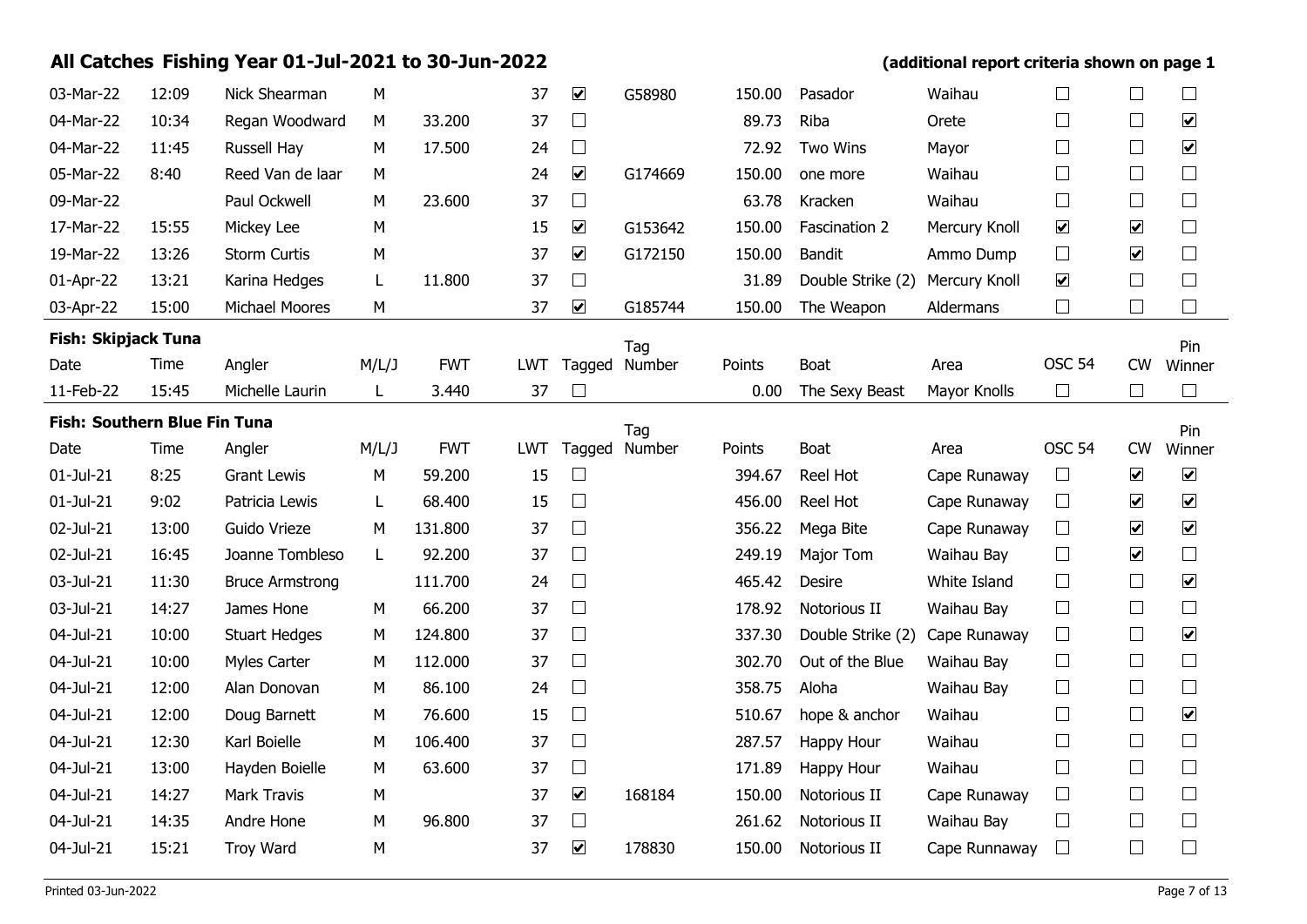| 04-Jul-21                   | 16:10 | Patricia Lewis     | L            |            | 37         | $\blacktriangledown$ | 138435 | 150.00 | Reel Hot              | Cape Runaway  | $\Box$        | $\Box$               | $\blacktriangledown$ |
|-----------------------------|-------|--------------------|--------------|------------|------------|----------------------|--------|--------|-----------------------|---------------|---------------|----------------------|----------------------|
| 04-Jul-21                   | 16:40 | Graham Bullock     | М            | 92.900     | 37         | $\Box$               |        | 251.08 | Kyrenia               | Waihau Bay    | $\Box$        | $\Box$               | $\Box$               |
| 04-Jul-21                   | 16:50 | Isaac Hutcheson    | М            | 73.800     | 24         | $\Box$               |        | 307.50 | uptight               | Cape Runaway  | $\Box$        | $\Box$               | $\Box$               |
| 04-Jul-21                   | 17:25 | Jonathan Hill      | М            | 78.600     | 37         | $\Box$               |        | 212.43 | Kyrenia               | Waihau        | $\Box$        | $\Box$               | $\Box$               |
| 05-Jul-21                   | 13:30 | John van Bussel    | М            | 139.200    | 37         | $\Box$               |        | 376.22 | mariner               | Waihau        | $\Box$        | $\blacktriangledown$ | $\blacktriangledown$ |
| 05-Jul-21                   | 15:00 | <b>Brian Burns</b> | М            | 62.400     | 37         | $\Box$               |        | 168.65 | Valhalla              | White Island  | $\Box$        | $\Box$               | $\Box$               |
| 05-Jul-21                   | 16:00 | Craig Hogg         | М            | 97.000     | 37         | $\Box$               |        | 262.16 | Valhalla              | White Island  | $\Box$        | $\Box$               | $\Box$               |
| 05-Jul-21                   | 16:00 | <b>Brent Hogg</b>  | М            | 82.300     | 37         | $\Box$               |        | 222.43 | Valhalla              | White Island  | $\Box$        | $\Box$               | $\Box$               |
| 20-Jul-21                   |       | Frank Van Vroonh   | M            | 28.200     | 24         | $\Box$               |        | 117.50 | Flying Dutchman       | White Island  | $\Box$        | $\Box$               | $\Box$               |
| 23-Jul-21                   | 9:08  | Dean Edmonds       | М            | 33.900     | 37         | $\Box$               |        | 91.62  | Freelance II          |               | $\Box$        | $\Box$               | $\Box$               |
| 23-Jul-21                   | 9:40  | Draydon Layne      | J            | 58.600     | 24         | $\Box$               |        | 244.17 | bill breaker          |               | $\sqcup$      | $\Box$               | $\blacktriangledown$ |
| 23-Jul-21                   | 10:45 | Todd Van de laar   | M            | 38.800     | 37         | $\Box$               |        | 104.86 | lucky 7               | Alderman      | $\Box$        | $\Box$               | $\Box$               |
| 23-Jul-21                   | 12:00 | Karl Boielle       | M            |            | 37         | $\blacktriangledown$ | 163387 | 150.00 | Happy Hour            | White Island  | $\Box$        | $\Box$               | $\Box$               |
| 23-Jul-21                   | 12:31 | Karl Boielle       | М            |            | 37         | $\blacktriangledown$ | 163388 | 150.00 | Happy Hour            | White Island  | $\Box$        | $\Box$               | $\Box$               |
| 23-Jul-21                   | 16:15 | James Rowe         | М            | 34.400     | 15         | $\Box$               |        | 229.33 | Reality               | Tuakana Knoll | $\Box$        | $\Box$               | $\Box$               |
| 23-Jul-21                   | 16:35 | Alan Rowe          | М            | 72.200     | 37         | $\Box$               |        | 195.14 | Reality               | Alderman      | $\Box$        | $\Box$               | $\Box$               |
| 23-Jul-21                   | 16:45 | Barry Jensen       | М            | 81.200     | 37         | $\Box$               |        | 219.46 | Reality               | Tuakana Knoll | $\Box$        | $\Box$               | $\Box$               |
| 24-Jul-21                   | 9:24  | Karl Boielle       | М            |            | 37         | $\blacktriangledown$ | 163569 | 150.00 | Happy Hour            | White Island  | $\Box$        | $\Box$               | $\Box$               |
| 24-Jul-21                   | 11:38 | Marlin Walling     | $\mathbf{J}$ | 59.500     | 37         | $\Box$               |        | 160.81 | Freelance II          | Alderman      | $\Box$        | $\Box$               | $\blacktriangledown$ |
| 24-Jul-21                   | 18:10 | Geoffrey Layne     | М            | 57.900     | 15         | $\Box$               |        | 386.00 | bill breaker          | Alderman      | $\Box$        | $\Box$               | $\Box$               |
| 30-Jul-21                   | 14:30 | Jesse Pryce        | М            | 65.800     | 37         | $\Box$               |        | 177.84 | Free Flo              | Alderman      | $\Box$        | $\Box$               | $\Box$               |
| 30-Jul-21                   | 16:00 | David Lees         | М            | 129.600    | 37         | $\Box$               |        | 350.27 | impulse               | Rangatira     | $\Box$        | $\Box$               | $\Box$               |
| 30-Jul-21                   | 17:00 | <b>Steve Prole</b> | М            | 110.000    | 37         | $\Box$               |        | 297.30 | Bartender             | Alderman Rise | $\Box$        | $\Box$               | $\Box$               |
| 30-Jul-21                   | 17:30 | <b>Blair Mouat</b> | М            | 55.300     | 37         | $\Box$               |        | 149.46 | <b>Sterling Belle</b> | Alderman Rise | $\Box$        | $\Box$               | $\Box$               |
| 30-Jul-21                   | 19:45 | Kaesharn Hedgm     | $\mathbf{J}$ | 83.400     | 37         | $\Box$               |        | 225.41 | Valhalla              | Alderman      | $\Box$        | $\Box$               | $\blacktriangledown$ |
| <b>Fish: Striped Marlin</b> |       |                    |              |            |            |                      | Tag    |        |                       |               |               |                      | Pin                  |
| Date                        | Time  | Angler             | M/L/J        | <b>FWT</b> | <b>LWT</b> | Tagged               | Number | Points | Boat                  | Area          | <b>OSC 54</b> | <b>CW</b>            | Winner               |
| 02-Jan-22                   | 8:00  | Julie Boielle      | L            |            | 37         | $\blacktriangledown$ | 168198 | 400.00 | Happy Hour            | Alderman      | $\Box$        | $\Box$               | $\blacktriangledown$ |
| 03-Jan-22                   | 15:25 | Patricia Lewis     | L            |            | 10         | $\blacktriangledown$ | 138432 | 400.00 | Reel Hot              | Mayor         | $\Box$        | $\Box$               | $\blacktriangledown$ |
|                             |       |                    |              |            |            |                      |        |        |                       |               |               |                      |                      |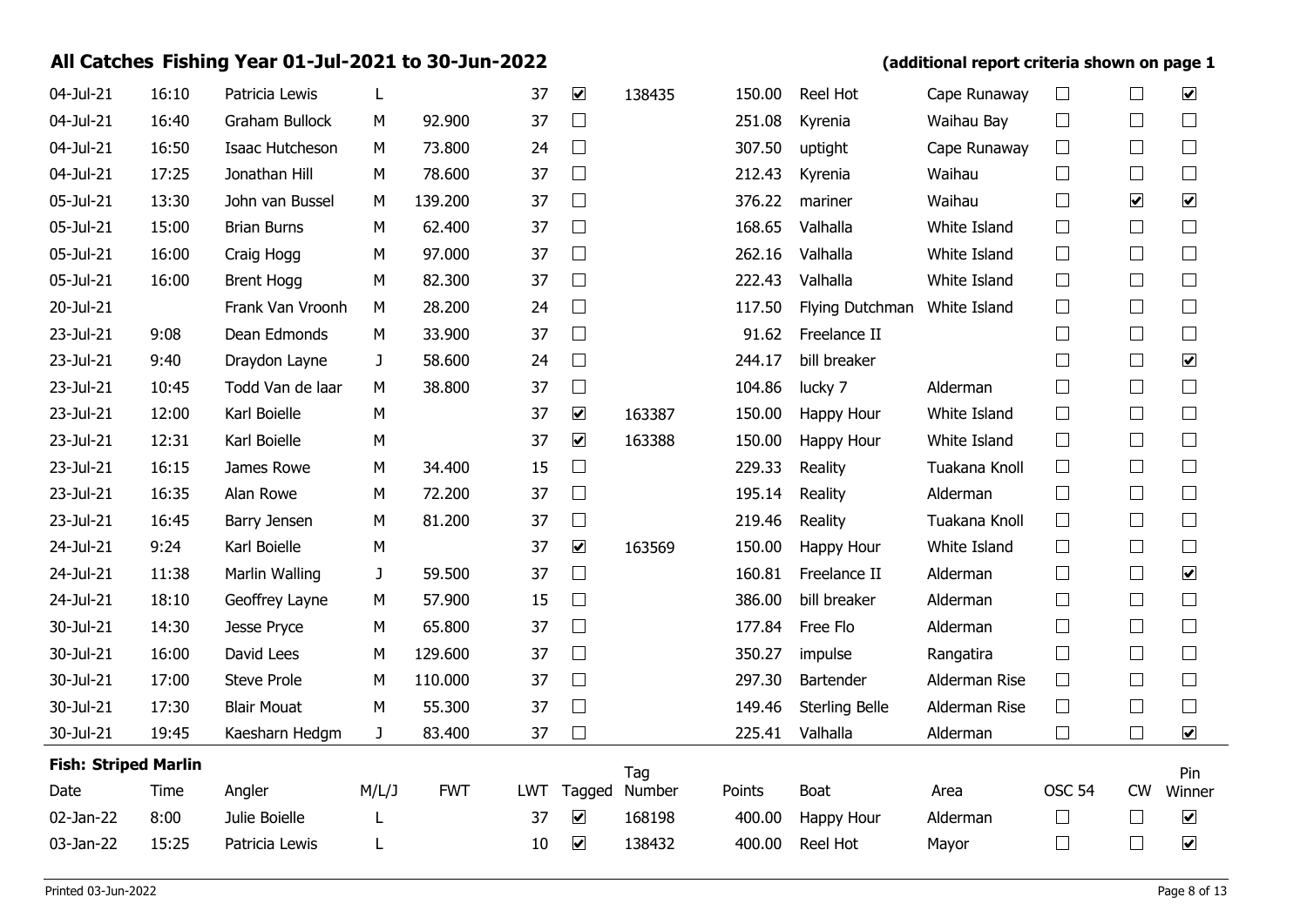| 05-Jan-22    | 16:00 | Nicola Gibson          | L |         | 24 | $\blacktriangledown$         | 164329   | 400.00 | Riba                | Mayor         | $\Box$                | $\Box$ | $\blacktriangledown$ |
|--------------|-------|------------------------|---|---------|----|------------------------------|----------|--------|---------------------|---------------|-----------------------|--------|----------------------|
| 08-Jan-22    | 9:55  | Tara Hedgman           | L |         | 37 | $\boxed{\blacktriangledown}$ | 174524   | 400.00 | Valhalla            | Alderman Rise | $\Box$                | $\Box$ | $\Box$               |
| 08-Jan-22    | 13:05 | Rebecca Tingey         | L |         | 37 | $\boxed{\blacktriangledown}$ | 178812   | 400.00 | Valhalla            | Alderman      | $\Box$                | $\Box$ | $\Box$               |
| $11$ -Jan-22 |       | <b>Howard Falconer</b> | M | 94.800  | 37 | $\Box$                       |          | 256.22 | Cartel              | Alderman Rise | $\Box$                | $\Box$ | $\blacktriangledown$ |
| 12-Jan-22    | 14:45 | Sam Hogg               | M |         | 15 | $\blacktriangledown$         | 168189   | 400.00 | The Weapon          | Whanga Trench | $\Box$                | $\Box$ | $\blacktriangledown$ |
| 21-Jan-22    | 11:43 | Karl Boielle           | M |         | 37 | $\blacktriangledown$         | 163568   | 400.00 | Happy Hour          | Waihau        | $\Box$                | $\Box$ | $\Box$               |
| 21-Jan-22    | 13:15 | <b>Barry Cawte</b>     | М |         | 37 | $\boxed{\blacktriangledown}$ | G147247  | 0.00   | Cool Change         | Houhora       | $\blacktriangleright$ | $\Box$ | $\Box$               |
| 21-Jan-22    | 15:30 | Raymond Spillane       | M |         | 24 | $\blacktriangledown$         | 152030   | 400.00 | Banshee             | Alderman Rise | $\Box$                | $\Box$ | $\blacktriangledown$ |
| 22-Jan-22    | 8:45  | Matt Crosby            | M |         | 15 | $\blacktriangledown$         | 178818   | 400.00 | Valhalla            | Hook          | $\Box$                | $\Box$ | $\Box$               |
| 22-Jan-22    | 10:37 | Hayden Boielle         | M |         | 37 | $\blacktriangledown$         | 163389   | 400.00 | Happy Hour          | Waihau        | $\Box$                | $\Box$ | $\Box$               |
| 22-Jan-22    | 11:00 | Matthew Jones          | М |         | 37 | $\boxed{\blacktriangledown}$ | 178846   | 400.00 | Happy Ending        | Waihau        | $\Box$                | $\Box$ | $\Box$               |
| 22-Jan-22    | 11:30 | Callum Ranger          | M |         | 24 | $\overline{\mathbf{v}}$      | 174665   | 400.00 | one more            | Alderman Rise | $\Box$                | $\Box$ | $\Box$               |
| 22-Jan-22    | 11:45 | Callum Ranger          | М |         | 24 | $\overline{\mathbf{v}}$      | 17617626 | 400.00 | one more            | Alderman Rise | $\Box$                | $\Box$ | $\Box$               |
| 22-Jan-22    | 14:46 | Josh Ramsden           | M |         | 37 | $\blacktriangledown$         | 178788   | 400.00 | Apogee              | Aldermans     | $\Box$                | $\Box$ | $\Box$               |
| 22-Jan-22    | 14:48 | Kurt Parris            | M |         | 37 | $\overline{\mathbf{v}}$      | 170074   | 400.00 | Ocean Monarch       | Alderman Rise | $\Box$                | $\Box$ | $\Box$               |
| 22-Jan-22    | 18:00 | Aidan Brown            | M |         | 37 | $\boxed{\blacktriangledown}$ | 178795   | 400.00 | Lawless             | Waihau        | $\Box$                | $\Box$ | $\Box$               |
| 23-Jan-22    | 9:30  | Daniel Rowley-An       | M | 118.000 | 37 | $\Box$                       |          | 318.92 | <b>Happy Ending</b> | Waihau        | $\Box$                | $\Box$ | $\Box$               |
| 23-Jan-22    | 13:25 | <b>Brent Hogg</b>      | M |         | 37 | $\boxed{\blacktriangledown}$ | 174825   | 400.00 | Valhalla            | Alderman Rise | $\Box$                | $\Box$ | $\blacktriangledown$ |
| 23-Jan-22    | 14:10 | Bryan Shepherd         | M |         | 37 | $\overline{\mathbf{v}}$      | G178762  | 400.00 | Leander             | White Island  | $\Box$                | $\Box$ | $\Box$               |
| 23-Jan-22    | 14:24 | Matt Wakerley          | J |         | 37 | $\boxed{\blacktriangledown}$ | G178757  | 400.00 | Wazzup              | Alderman      | $\Box$                | $\Box$ | $\Box$               |
| 28-Jan-22    | 11:47 | Keegan Oxenham         | M |         | 37 | $\boxed{\blacktriangledown}$ | 171643   | 400.00 | White Light         | Waihau        | $\Box$                | $\Box$ | $\Box$               |
| 29-Jan-22    | 8:10  | Brad Haywood           | M |         | 37 | $\boxed{\blacktriangledown}$ | G156474  | 400.00 | Aloha               | Waihau        | $\Box$                | $\Box$ | $\Box$               |
| 29-Jan-22    | 10:20 | <b>Grant Lewis</b>     | M |         | 37 | $\blacktriangledown$         | G138433  | 400.00 | Reel Hot            | Cape Runaway  | $\Box$                | $\Box$ | $\Box$               |
| 29-Jan-22    | 12:15 | Ryan Khan              | М |         | 60 | $\boxed{\blacktriangledown}$ | 178613   | 400.00 | Ocean Pacific       | Cape Runaway  | $\Box$                | $\Box$ | $\blacktriangledown$ |
| 30-Jan-22    | 8:30  | Michelle Laurin        | L |         | 37 | $\boxed{\blacktriangledown}$ | 178807   | 400.00 | The Sexy Beast      | Alderman      | $\Box$                | $\Box$ | $\Box$               |
| 30-Jan-22    | 10:35 | <b>Trent Harding</b>   | M |         | 24 | $\boxed{\blacktriangledown}$ | 164326   | 400.00 | Riba                | Waihau        | $\Box$                | $\Box$ | $\Box$               |
| 30-Jan-22    | 11:25 | Aaron Wallis           | M |         | 24 | $\overline{\mathbf{v}}$      | G174635  | 400.00 | King Hit            | Waihau        | $\Box$                | $\Box$ | $\Box$               |
| 30-Jan-22    | 11:30 | Mason de Raat          | J |         | 24 | $\boxed{\blacktriangledown}$ | G133612  | 400.00 | Riba                | Waihau        | $\Box$                | $\Box$ | $\blacktriangledown$ |
| 30-Jan-22    | 12:45 | Sam Game               | M |         | 24 | $\boxed{\blacktriangledown}$ | 163415   | 400.00 | Vanavara            | Alderman      | $\Box$                | $\Box$ | $\Box$               |
| 30-Jan-22    | 15:10 | Louise Stewart         | L |         |    | $\overline{\mathbf{v}}$      | 170069   | 400.00 | Ocean Monarch       | Waihau        | $\Box$                | $\Box$ | $\Box$               |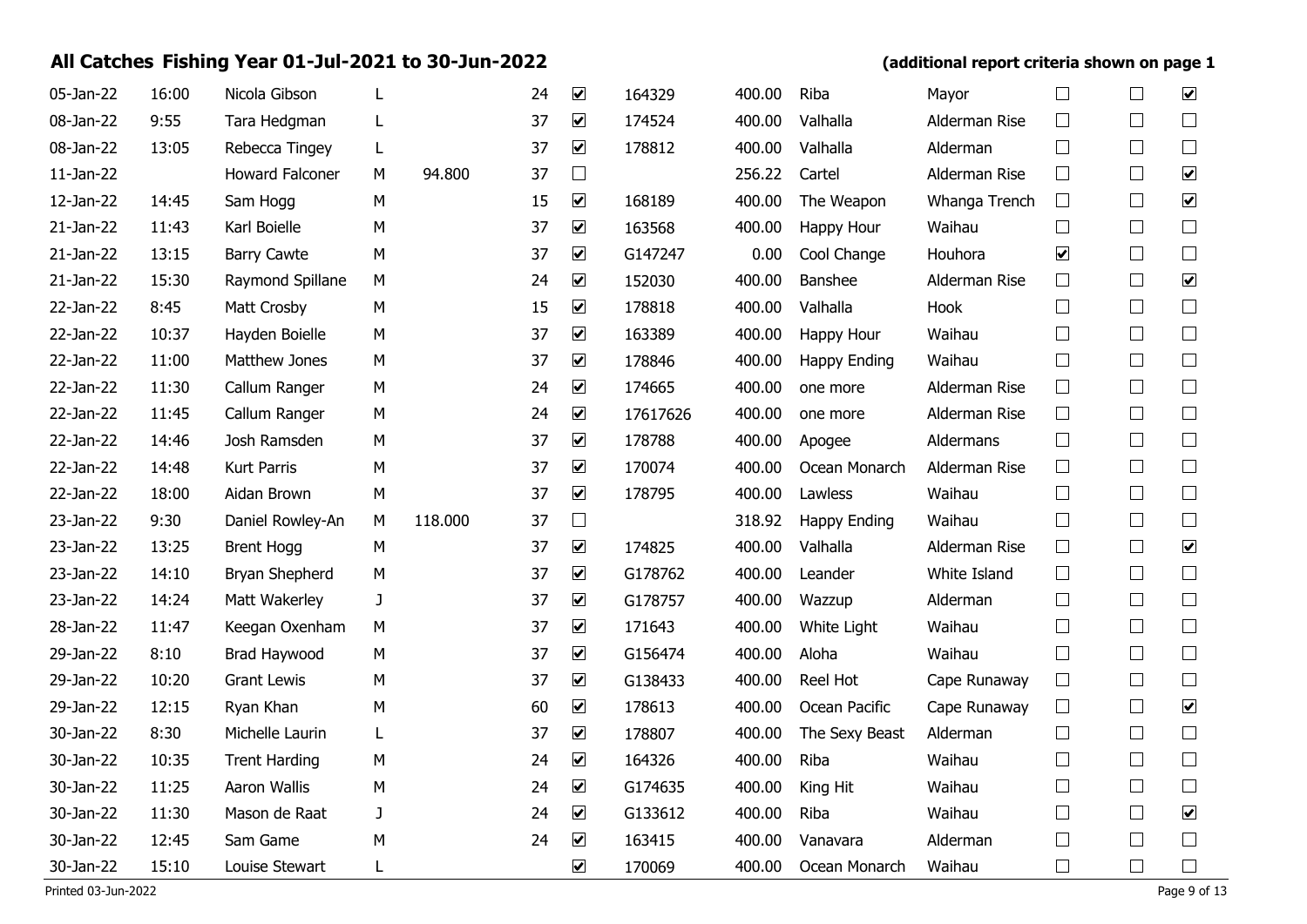| 30-Jan-22 | 17:15 | Savannah Gamm        | L |         | 24 | $\boxed{\blacktriangledown}$ | 163413  | 400.00 | Vanavara             | Mayor                | $\Box$                | $\Box$                       | $\Box$               |
|-----------|-------|----------------------|---|---------|----|------------------------------|---------|--------|----------------------|----------------------|-----------------------|------------------------------|----------------------|
| 03-Feb-22 | 16:30 | David Proudfoot      | M |         | 37 | $\boxed{\blacktriangledown}$ | G141997 | 400.00 | Distraction          | Mayor                | $\Box$                | $\Box$                       | $\Box$               |
| 05-Feb-22 | 19:50 | <b>Grant Curtis</b>  | M | 103.200 | 60 | $\Box$                       |         | 172.00 | Ocean Pacific        | White Island         | $\Box$                | $\Box$                       | $\blacktriangledown$ |
| 06-Feb-22 | 16:20 | Isaac Hutcheson      | M |         | 24 | $\blacktriangledown$         | G177400 | 400.00 | Bowaka               | Waihau               | $\Box$                | $\Box$                       | $\Box$               |
| 08-Feb-22 | 8:30  | Marc Hammon          | M |         | 37 | $\blacktriangledown$         | G159545 | 400.00 | <b>First Class</b>   | Waihau               | $\Box$                | $\Box$                       | $\Box$               |
| 11-Feb-22 | 12:30 | Joeleen Luke         | L |         | 24 | $\boxed{\blacktriangledown}$ | 142045  | 400.00 | Riba                 | Waihau               | $\Box$                | $\Box$                       | $\Box$               |
| 11-Feb-22 | 13:00 | Hannah Mason         | L |         | 37 | $\boxed{\blacktriangledown}$ | 168040  | 400.00 | Ocean Monarch        | Middle Ground        | $\Box$                | $\Box$                       | $\Box$               |
| 11-Feb-22 | 14:00 | Shanel Honore        | L |         | 37 | $\boxed{\blacktriangledown}$ | 172372  | 400.00 | Militia              | Slipper              | $\Box$                | $\Box$                       | $\Box$               |
| 12-Feb-22 | 11:45 | Jannette Papanui     | L |         | 37 | $\blacktriangledown$         | G164388 | 400.00 | Gallivant            | Mayor                | $\Box$                | $\Box$                       | $\Box$               |
| 16-Feb-22 | 17:30 | Aaron Wallis         | М |         | 24 | $\boxed{\blacktriangledown}$ | 174634  | 400.00 | King Hit             | Waihau               | $\Box$                | $\Box$                       | $\Box$               |
| 17-Feb-22 | 11:47 | Draydon Layne        | J |         | 37 | $\boxed{\blacktriangledown}$ | 129743  | 400.00 | bill breaker         | Alderman             | $\Box$                | $\Box$                       | $\blacktriangledown$ |
| 17-Feb-22 | 12:30 | Roy Bagshaw          | M |         | 37 | $\boxed{\blacktriangledown}$ | 174514  | 400.00 | bill breaker         | Alderman             | $\Box$                | $\Box$                       | $\Box$               |
| 17-Feb-22 | 14:30 | Josh Ramsden         | M | 138.800 | 37 | $\Box$                       |         | 375.14 | Apogee               | Alderman             | $\Box$                | $\Box$                       | $\blacktriangledown$ |
| 18-Feb-22 | 13:15 | Philip Radford       | М |         | 37 | $\Box$                       |         | 0.00   |                      |                      | $\Box$                | $\Box$                       | $\Box$               |
| 18-Feb-22 | 13:30 | Craig Lubbe          | M | 96.800  | 37 | $\Box$                       |         | 261.62 | Happy Jack           | Alderman             | $\Box$                | $\Box$                       | $\Box$               |
| 18-Feb-22 | 15:20 | Aaron Layne          | M |         | 37 | $\boxed{\blacktriangledown}$ | 120653  | 400.00 | bill breaker         | Hook                 | $\Box$                | $\Box$                       | $\Box$               |
| 19-Feb-22 | 9:40  | Linda Coates         | M |         | 37 | $\boxed{\blacktriangledown}$ | G170070 | 400.00 | Ocean Monarch        | Alderman Knolls      | $\Box$                | $\Box$                       | $\Box$               |
| 19-Feb-22 | 10:50 | <b>Bob Spraggs</b>   | M |         | 60 | $\boxed{\blacktriangledown}$ | G178610 | 400.00 | Ocean Pacific        | Alderman             | $\Box$                | $\Box$                       | $\Box$               |
| 19-Feb-22 | 11:00 | <b>Brad Pedersen</b> | M |         | 37 | $\overline{\mathbf{v}}$      | G178827 | 400.00 | Bartender            | Alderman             | $\Box$                | $\Box$                       | $\Box$               |
| 19-Feb-22 | 15:25 | Don Simich           | M |         | 37 | $\boxed{\blacktriangledown}$ | 173475  |        | Noelani              | Middlesex Bank       | $\blacktriangleright$ | $\boxed{\blacktriangledown}$ | $\Box$               |
| 20-Feb-22 |       | Joel Milgate         | M |         | 37 | $\boxed{\blacktriangledown}$ | G185839 | 400.00 | Cartel               | Alderman Rise        | $\Box$                | $\Box$                       | $\Box$               |
| 20-Feb-22 | 9:10  | Karina Hedges        | L |         | 37 | $\boxed{\blacktriangledown}$ | G168171 | 400.00 | Double Strike (2)    | Mercury Knoll        | $\blacktriangledown$  | $\Box$                       | $\Box$               |
| 20-Feb-22 | 10:55 | Michael Steens       | M |         | 37 | $\boxed{\blacktriangledown}$ | 174584  | 0.00   | Noelani              | Middlesex Bank       | $\blacktriangledown$  | $\boxed{\blacktriangledown}$ | $\Box$               |
| 20-Feb-22 | 11:09 | Amy Wilson           | L |         | 24 | $\boxed{\blacktriangledown}$ | G171246 | 400.00 | <b>Bounty Hunter</b> | Mayor                | $\Box$                | $\Box$                       | $\Box$               |
| 20-Feb-22 | 12:00 | Chris Hoggard        | M |         | 37 | $\boxed{\blacktriangledown}$ | G185845 | 400.00 | Reel Obession        | <b>Red Mercury</b>   | $\Box$                | $\Box$                       | $\Box$               |
| 20-Feb-22 | 12:30 | Chris Hoggard        | M |         | 37 | $\boxed{\blacktriangledown}$ | G185844 | 400.00 | Reel Obession        | <b>Red Mercury</b>   | $\Box$                | $\Box$                       | $\Box$               |
| 20-Feb-22 | 13:15 | <b>Ben Mellow</b>    | M |         | 37 | $\boxed{\blacktriangledown}$ | G174680 | 400.00 | Floki                | Mayor                | $\Box$                | $\Box$                       | $\Box$               |
| 21-Feb-22 | 12:00 | Don Simich           | M |         | 37 | $\boxed{\blacktriangledown}$ | 173474  | 0.00   | Noelani              | Middlesex Bank       | $\blacktriangledown$  | $\blacktriangledown$         | $\Box$               |
| 21-Feb-22 | 13:37 | Jack McClymont       | М |         | 37 | $\boxed{\blacktriangledown}$ | G168188 | 400.00 | The Weapon           | Aldermans            | $\Box$                | $\Box$                       | $\Box$               |
| 22-Feb-22 | 14:10 | Shanel Honore        | L |         | 37 | $\boxed{\blacktriangledown}$ | N172371 | 0.00   | Militia              | <b>Burgens Point</b> | $\blacktriangledown$  | $\Box$                       | $\Box$               |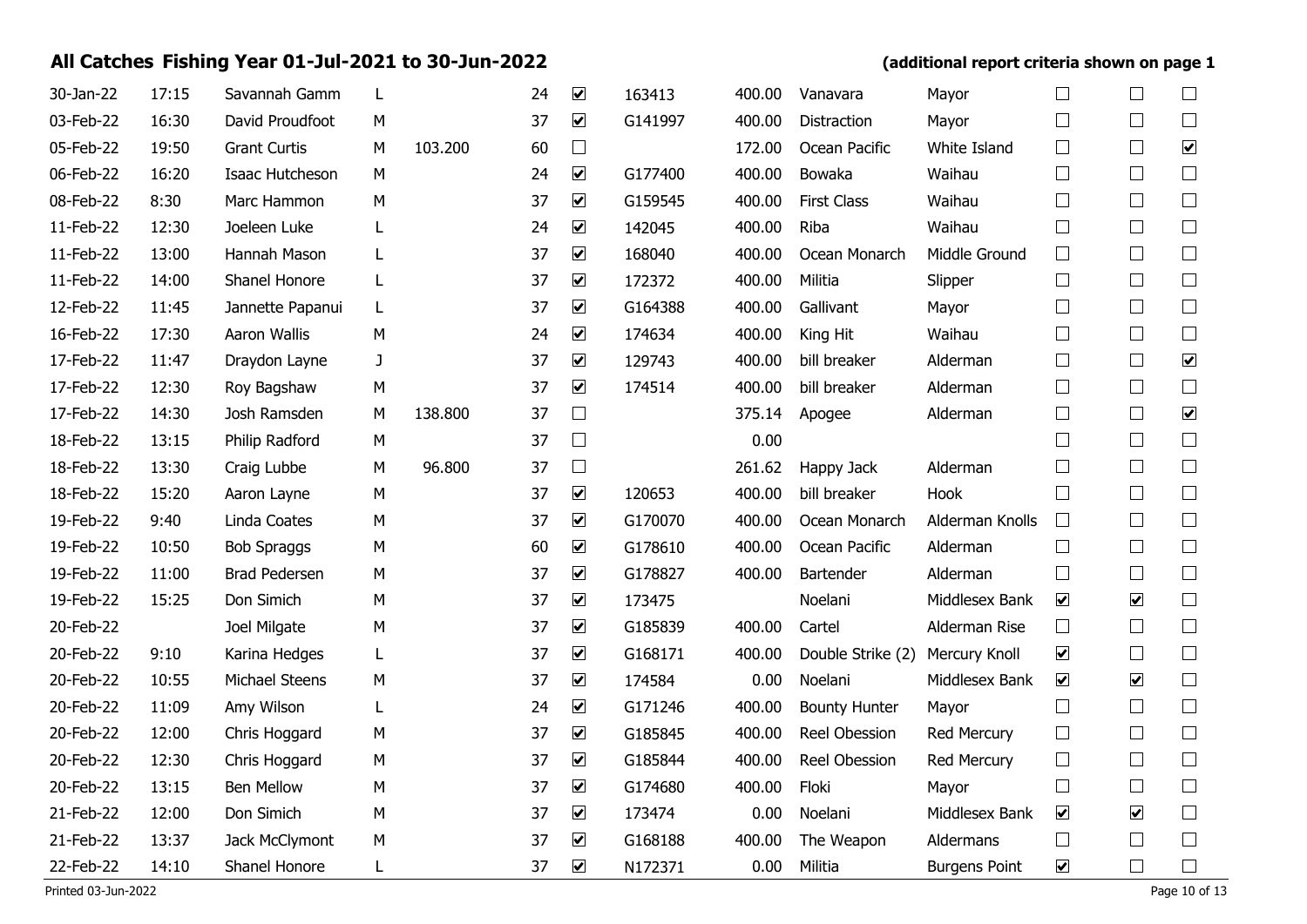|           |       | All Catches Fishing Year 01-Jul-2021 to 30-Jun-2022 |    |         |    |                              |         |        |                         | (additional report criteria shown on page 1 |                      |                              |                          |
|-----------|-------|-----------------------------------------------------|----|---------|----|------------------------------|---------|--------|-------------------------|---------------------------------------------|----------------------|------------------------------|--------------------------|
| 22-Feb-22 | 18:30 | Regan Parkes                                        | М  |         | 37 | $\blacktriangledown$         | G185801 | 400.00 | The Weapon              | Mayor                                       |                      |                              |                          |
| 22-Feb-22 | 19:45 | Karina Hedges                                       | L. | 94.700  | 10 | $\Box$                       |         | 947.00 | Double Strike (2)       | White Island                                | $\Box$               | $\Box$                       | $\blacktriangledown$     |
| 23-Feb-22 | 12:33 | Dez Newland                                         | М  |         | 37 | $\overline{\mathbf{v}}$      | 180561  | 0.00   | <b>Brutus</b>           | North Cape                                  | $\blacktriangledown$ | $\Box$                       | $\Box$                   |
| 23-Feb-22 | 14:10 | Shanel Honore                                       | L  |         | 37 | $\blacktriangledown$         | 172371  |        | Militia                 | Bergans Point                               | $\blacktriangledown$ | $\Box$                       | $\Box$                   |
| 25-Feb-22 | 10:20 | Don Simich                                          | М  |         | 37 | $\blacktriangledown$         | 173473  | 400.00 | Noelani                 | Middlesex Bank                              | $\blacktriangledown$ | $\blacktriangledown$         | $\Box$                   |
| 26-Feb-22 | 15:56 | Josh Cobham                                         | М  |         | 37 | $\overline{\mathbf{v}}$      | 180559  |        | <b>Brutus</b>           | Cape Karikari                               | $\blacktriangledown$ | $\Box$                       | $\Box$                   |
| 01-Mar-22 | 12:00 | Mania Oxenham                                       | M  |         | 37 | $\boxed{\blacktriangledown}$ | G166939 | 400.00 | Apteryx                 | Alderman Rise                               | $\Box$               | $\Box$                       | $\mathbf{I}$             |
| 02-Mar-22 | 10:30 | <b>Bruce Curle</b>                                  | М  | 113.900 | 37 | $\Box$                       |         | 307.84 | High Noon               | Mayor                                       | $\Box$               | $\Box$                       | $\Box$                   |
| 02-Mar-22 | 17:15 | Craig Newton                                        | M  |         | 37 | $\blacktriangledown$         | G178897 | 400.00 | Banshee                 | Waikawa                                     | $\Box$               | $\Box$                       | $\Box$                   |
| 02-Mar-22 | 18:10 | Kyle Hislop                                         | М  |         | 24 | $\blacktriangledown$         | G178832 | 400.00 | Notorious II            | Waihau                                      | $\Box$               | $\Box$                       | $\Box$                   |
| 02-Mar-22 | 19:35 | Rylan Layne                                         | J  |         | 37 | $\blacktriangledown$         | G185751 | 400.00 | bill breaker            | Waihau                                      | $\Box$               | $\Box$                       | $\Box$                   |
| 02-Mar-22 | 19:45 | Kyle McCallum                                       | М  |         | 37 | $\blacktriangledown$         | G178687 | 400.00 | Ocean Pacific           | Waihau                                      | $\Box$               | $\Box$                       | $\Box$                   |
| 03-Mar-22 | 8:35  | Kyle McCallum                                       | М  |         | 37 | $\blacktriangledown$         | G178611 | 400.00 | Ocean Pacific           | Waihau                                      | $\Box$               | $\Box$                       | $\Box$                   |
| 03-Mar-22 | 13:20 | Callum Ranger                                       | М  |         | 24 | $\blacktriangledown$         | G174674 | 400.00 | one more                | Waihau                                      | $\Box$               | $\Box$                       | $\overline{\phantom{a}}$ |
| 03-Mar-22 | 14:37 | Nathan Kilgour                                      | M  |         | 37 | $\blacktriangledown$         | G59256  | 400.00 | Pasador                 | Waihau                                      | $\Box$               | $\Box$                       | $\Box$                   |
| 03-Mar-22 | 15:45 | Graham Beaufill                                     | М  |         | 37 | $\overline{\mathbf{v}}$      | G169994 | 400.00 | Lured                   | Waikawa                                     | $\Box$               | $\Box$                       | $\Box$                   |
| 03-Mar-22 | 18:30 | Paul Hopkins                                        | M  | 156.800 | 37 | $\Box$                       |         | 423.78 | Captain Kiwi            | Waikawa                                     | $\Box$               | $\Box$                       | $\blacktriangledown$     |
| 04-Mar-22 | 11:15 | <b>Steve Prole</b>                                  | М  |         | 37 | $\blacktriangledown$         | G185724 | 400.00 | Daytona                 | Waihau                                      | $\Box$               | $\Box$                       | $\Box$                   |
| 04-Mar-22 | 13:15 | Compton Dixon                                       | J  |         | 37 | $\blacktriangledown$         | G178859 | 400.00 | <b>Strictly Fishing</b> | Cape Runaway                                | $\Box$               | $\Box$                       | $\Box$                   |
| 04-Mar-22 | 16:10 | Kim Curtis                                          |    |         | 60 | $\overline{\mathbf{v}}$      | G178689 | 400.00 | Ocean Pacific           | Waihau                                      | $\Box$               | $\Box$                       | $\Box$                   |
| 04-Mar-22 | 17:45 | Sarah Macdonald                                     | L. |         | 37 | $\overline{\mathbf{v}}$      | G185837 | 400.00 | Cartel                  | Waihau                                      | $\Box$               | $\Box$                       | $\mathbf{I}$             |
| 04-Mar-22 | 17:56 | Alan Roberts                                        | М  |         | 37 | $\overline{\mathbf{v}}$      | G152022 | 400.00 | Ultimate Brandy's Mayor |                                             | $\Box$               | $\Box$                       | $\Box$                   |
| 05-Mar-22 | 6:50  | Simon Ward                                          |    |         | 37 | $\blacktriangledown$         | G178616 | 400.00 | Cartel                  | Orete                                       | $\Box$               | $\Box$                       | $\Box$                   |
| 05-Mar-22 | 8:30  | Brendon Li                                          | М  |         | 37 | $\blacktriangledown$         | G185840 | 400.00 | Cartel                  | Waikawa                                     | $\Box$               | $\Box$                       | $\Box$                   |
| 11-Mar-22 | 12:00 | David Becker                                        | J  |         | 24 | $\overline{\mathbf{v}}$      | G161689 | 400.00 | Dawn Raid               | Waihau                                      | $\Box$               | $\Box$                       | $\Box$                   |
| 13-Mar-22 | 13:54 | Lizz Parsons                                        |    |         | 37 | $\boxed{\blacktriangledown}$ | G158791 | 400.00 | Ocean Monarch           | Mayor                                       |                      |                              |                          |
| 13-Mar-22 | 14:05 | Louise Stewart                                      |    |         | 37 | $\blacktriangledown$         | G185790 | 400.00 | Ocean Monarch           | Mayor                                       | $\Box$               |                              |                          |
| 17-Mar-22 | 13:50 | Scott Runciman                                      | М  |         | 37 | $\blacktriangledown$         | G159550 | 400.00 | <b>Silver Crest</b>     | Mercury Knoll                               | $\blacktriangledown$ | $\blacktriangleright$        |                          |
| 18-Mar-22 | 10:12 | Kim Bertelsen                                       | м  |         | 37 | $\blacktriangledown$         | G147132 | 400.00 | <b>Morning Star</b>     | Ammo Dump                                   | $\Box$               | $\boxed{\blacktriangledown}$ |                          |
| 18-Mar-22 | 14:00 | Judi Langdon                                        | L  |         | 37 | $\blacktriangledown$         | G185702 | 400.00 | Reel Heaven             | Mayor Knolls                                | $\Box$               | $\Box$                       |                          |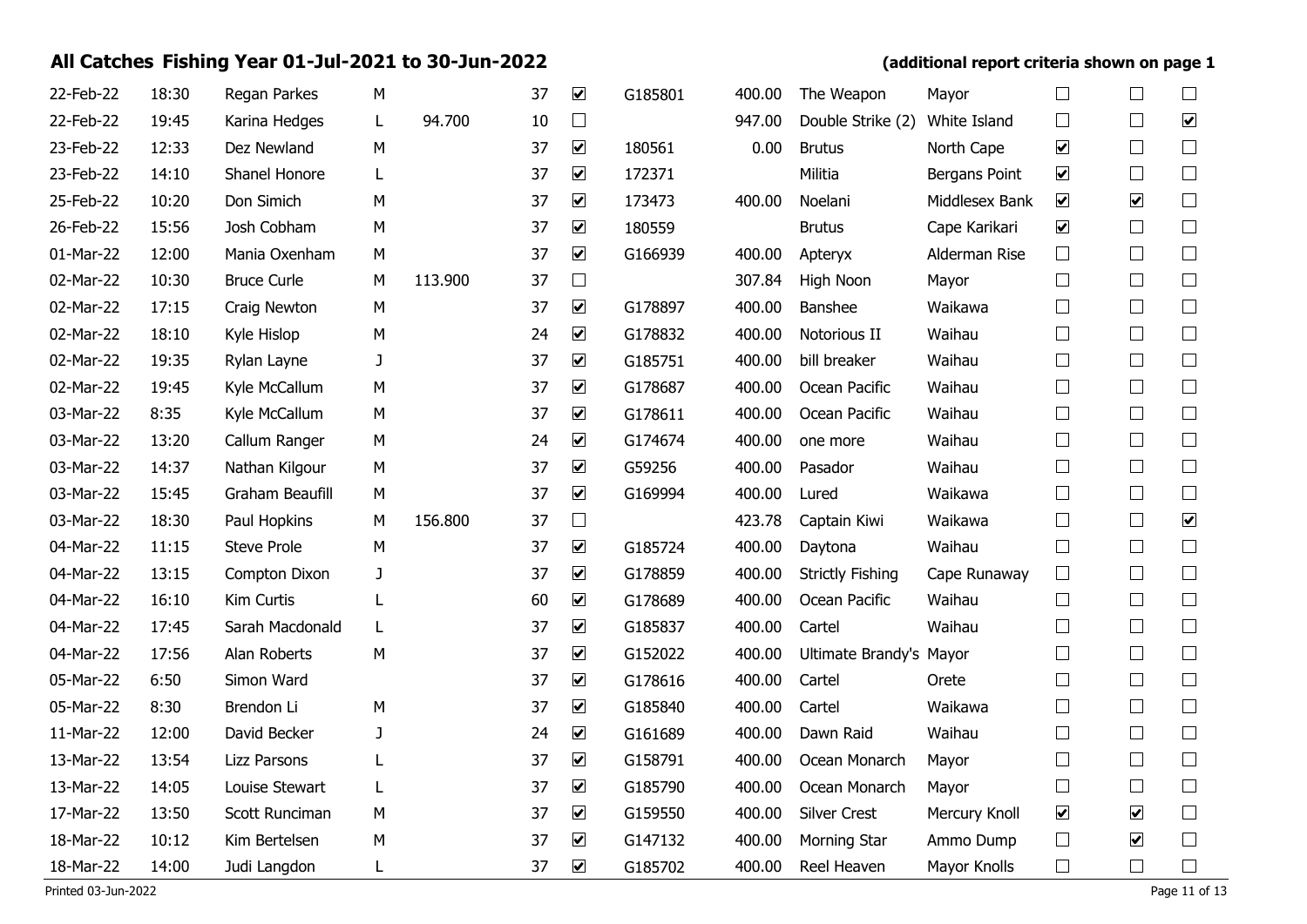|                             |       | All Catches Fishing Year 01-Jul-2021 to 30-Jun-2022 |       |            |            |                              |         |        |                   | (additional report criteria shown on page 1 |                         |                         |                      |  |
|-----------------------------|-------|-----------------------------------------------------|-------|------------|------------|------------------------------|---------|--------|-------------------|---------------------------------------------|-------------------------|-------------------------|----------------------|--|
| 31-Mar-22                   | 16:25 | Patricia Lewis                                      | L     |            | 37         | $\boxed{\blacktriangledown}$ | G138434 | 400.00 | Reel Hot          | Cape Runaway                                | $\Box$                  | $\Box$                  | $\Box$               |  |
| 01-Apr-22                   | 10:00 | Keegan Oxenham                                      | М     |            | 37         | $\boxed{\blacktriangledown}$ | N171642 | 400.00 | White Light       | Mayor                                       | $\Box$                  | $\Box$                  | $\Box$               |  |
| 03-Apr-22                   | 11:00 | Daniel Rowley-An                                    | М     |            | 37         | $\overline{\mathbf{v}}$      | G65804  | 400.00 | Pasador           | Aldermans                                   | $\Box$                  | $\Box$                  | $\Box$               |  |
| <b>Fish: Yellowfin Tuna</b> |       |                                                     |       |            |            |                              | Tag     |        |                   |                                             |                         |                         | Pin                  |  |
| Date                        | Time  | Angler                                              | M/L/J | <b>FWT</b> | <b>LWT</b> | Tagged                       | Number  | Points | Boat              | Area                                        | <b>OSC 54</b>           | <b>CW</b>               | Winner               |  |
| $01$ -Jan-22                | 10:55 | Karl Boielle                                        | М     | 30.300     | 37         | $\Box$                       |         | 81.89  | Happy Hour        | Alderman Rise                               | $\Box$                  | $\Box$                  | $\Box$               |  |
| 22-Jan-22                   | 18:50 | Tony Bell                                           | L.    | 35.900     | 37         | $\Box$                       |         | 97.03  | Kyrenia           | Cape Runaway                                | $\Box$                  | $\Box$                  | $\Box$               |  |
| 23-Jan-22                   | 12:30 | Michael Moores                                      | М     | 58.000     | 37         | $\Box$                       |         | 156.76 | The Weapon        | Aldermans                                   | $\Box$                  | $\Box$                  | $\blacktriangledown$ |  |
| 30-Jan-22                   |       | Davis Mason                                         | М     | 45.600     | 24         | $\Box$                       |         | 190.00 | Riba              | Waihau                                      | $\Box$                  | $\Box$                  | $\blacktriangledown$ |  |
| 30-Jan-22                   | 8:22  | Nick Montgomery                                     | M     | 30.900     | 60         | $\Box$                       |         | 51.50  | Ocean Pacific     | Cape Runaway                                | $\Box$                  | $\Box$                  | $\blacktriangledown$ |  |
| 23-Feb-22                   | 14:55 | David Lees                                          | М     | 40.800     | 37         | $\Box$                       |         | 110.27 | impulse           | Alderman Rise                               | $\Box$                  | $\Box$                  | $\Box$               |  |
| 02-Mar-22                   | 13:20 | Beni Hafoka                                         | M     | 65.400     | 37         | $\Box$                       |         | 176.76 | Fascination 2     | Waihau                                      | $\Box$                  | $\Box$                  | $\blacktriangledown$ |  |
| 02-Mar-22                   | 18:30 | Dylan Hedges                                        | M     | 38.500     | 37         | $\Box$                       |         | 104.05 | Double Strike (2) | Waihau                                      | $\Box$                  | $\Box$                  | $\Box$               |  |
| 02-Mar-22                   | 19:05 | Karina Hedges                                       | L.    | 41.500     | 15         | $\Box$                       |         | 276.67 | Double Strike (2) | Waihau                                      | $\Box$                  | $\Box$                  | $\blacktriangledown$ |  |
| 19-Mar-22                   | 9:01  | Jamie Lee                                           | М     | 39.900     | 15         | $\Box$                       |         | 266.00 | Fascination 2     | Mercury Knoll                               | $\overline{\mathbf{v}}$ | $\overline{\mathbf{v}}$ | $\Box$               |  |
| Fish: Yellowtail Kingfish   |       |                                                     |       |            |            |                              | Tag     |        |                   |                                             |                         |                         | Pin                  |  |
| Date                        | Time  | Angler                                              | M/L/J | <b>FWT</b> | <b>LWT</b> | Tagged                       | Number  | Points | Boat              | Area                                        | <b>OSC 54</b>           | <b>CW</b>               | Winner               |  |
| 16-Oct-21                   |       | Michael Wheeler                                     | М     | 26.260     | 37         | $\Box$                       |         | 70.97  | King Hit          | Mayor                                       | $\Box$                  | $\Box$                  | $\blacktriangledown$ |  |
| 16-Oct-21                   | 10:57 | <b>Barry Prince</b>                                 |       | 15.340     | 37         | $\Box$                       |         | 41.46  | Free Flo          | Mayor                                       | $\Box$                  | $\Box$                  | $\Box$               |  |
| 16-Oct-21                   | 11:12 | Sam Hogg                                            | М     | 12.200     | 37         | $\Box$                       |         | 32.97  | Keiko             | Mayor                                       | $\Box$                  | $\Box$                  | $\Box$               |  |
| 16-Oct-21                   | 11:15 | Clay Pryce                                          | M     | 18.440     | 37         | $\Box$                       |         | 49.84  | Free Flo          | Mayor                                       | $\Box$                  | $\Box$                  | $\Box$               |  |
| 16-Oct-21                   | 11:30 | Sam Hogg                                            | М     | 19.300     | 37         | $\Box$                       |         | 52.16  | Keiko             | Mayor                                       | $\Box$                  | $\Box$                  | $\Box$               |  |
| 07-Nov-21                   |       | Patricia Lewis                                      | L     | 13.600     | 6          | $\Box$                       |         | 226.67 | Reel Hot          | Waihau Bay                                  | $\Box$                  | $\Box$                  | $\blacktriangledown$ |  |
| 07-Nov-21                   | 10:30 | Jarryd Craven                                       | м     | 14.400     | 37         | $\Box$                       |         | 38.92  | Esparelle         | Mayor                                       | $\Box$                  | $\Box$                  | $\Box$               |  |
| 20-Nov-21                   | 16:45 | Cade Burton                                         | М     | 13.500     | 37         | $\Box$                       |         | 36.49  | Free Flo          | Mayor                                       | $\Box$                  | $\Box$                  | $\Box$               |  |
|                             |       |                                                     |       |            |            |                              |         |        |                   |                                             |                         |                         |                      |  |
| 21-Nov-21                   | 6:20  | Justin Windsor                                      | М     | 15.700     | 24         | $\Box$                       |         | 65.42  | Ram Rod           | Mayor                                       | $\Box$                  | $\Box$                  | $\blacktriangledown$ |  |
| 28-Dec-21                   | 8:40  | Brooklyn Khan                                       | J     | 9.660      | 37         | $\Box$                       |         | 0.00   | Ocean Pacific     | Motiti                                      | $\Box$                  | $\Box$                  | $\Box$               |  |
| 11-Feb-22                   | 9:05  | Tina Dellabarca                                     | L     | 17.800     | 37         | $\Box$                       |         | 48.11  | bill breaker      | Waihau                                      | $\Box$                  | $\Box$                  | $\Box$               |  |